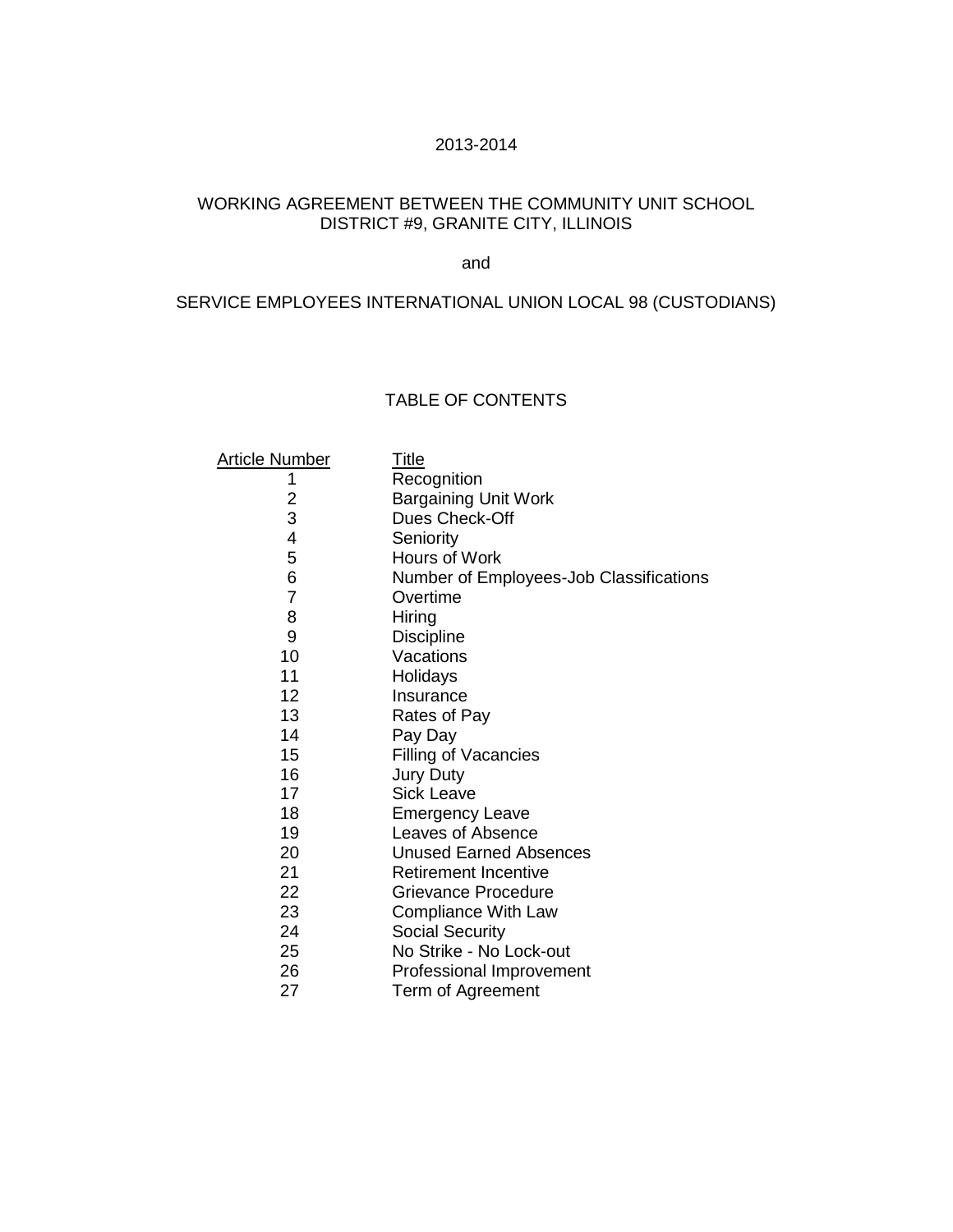### 2013-2014 WORKING AGREEMENT BETWEEN THE COMMUNITY UNIT SCHOOL DISTRICT NO. 9, GRANITE CITY, ILLINOIS

### AND

# SERVICE EMPLOYEES INTERNATIONAL UNION LOCAL 98 (CUSTODIANS)

# ARTICLE 1

#### **Recognition**

The Board of Education of the Community Unit School District No. 9, Granite City, Illinois, agrees to recognize, and does hereby recognize, Service Employees International Union Local No. 98, AFL-CIO, as sole collective bargaining agent for all employees employed in the bargaining unit described below.

### ARTICLE 2

#### Bargaining Unit Work

#### Section 2.1

 The bargaining unit shall consist of all employees covered by this Working Agreement employed in any of the schools, offices, or warehouses of the Employer, performing cleaning, routine maintenance, custodian, or related functions except as may be specifically excluded under the terms of this Agreement.

#### Section 2.2

 Supervisors shall be excluded from the bargaining unit. Supervisors shall perform no bargaining unit work.

#### Section 2.3

 The Employer will in no event negotiate individually with any employees nor shall there be any bargaining agreement made other than this Agreement unless same be made through duly authorized representatives of the Union.

#### Section 2.4

Employer shall provide to Business Agent of Local 98 a list of new hire substitutes performing work in bargaining unit. List to be revised as needed.

#### ARTICLE 3 Dues Check-Off

#### Section 3.1

Upon obtaining the written approval of the individual Union members, the Board shall check off and collect from such members all dues and assessments of the Union and pay the same to the Union, and the Union shall furnish a statement of the amount to be so deducted from the pay of each of its members, which shall be approved by said members.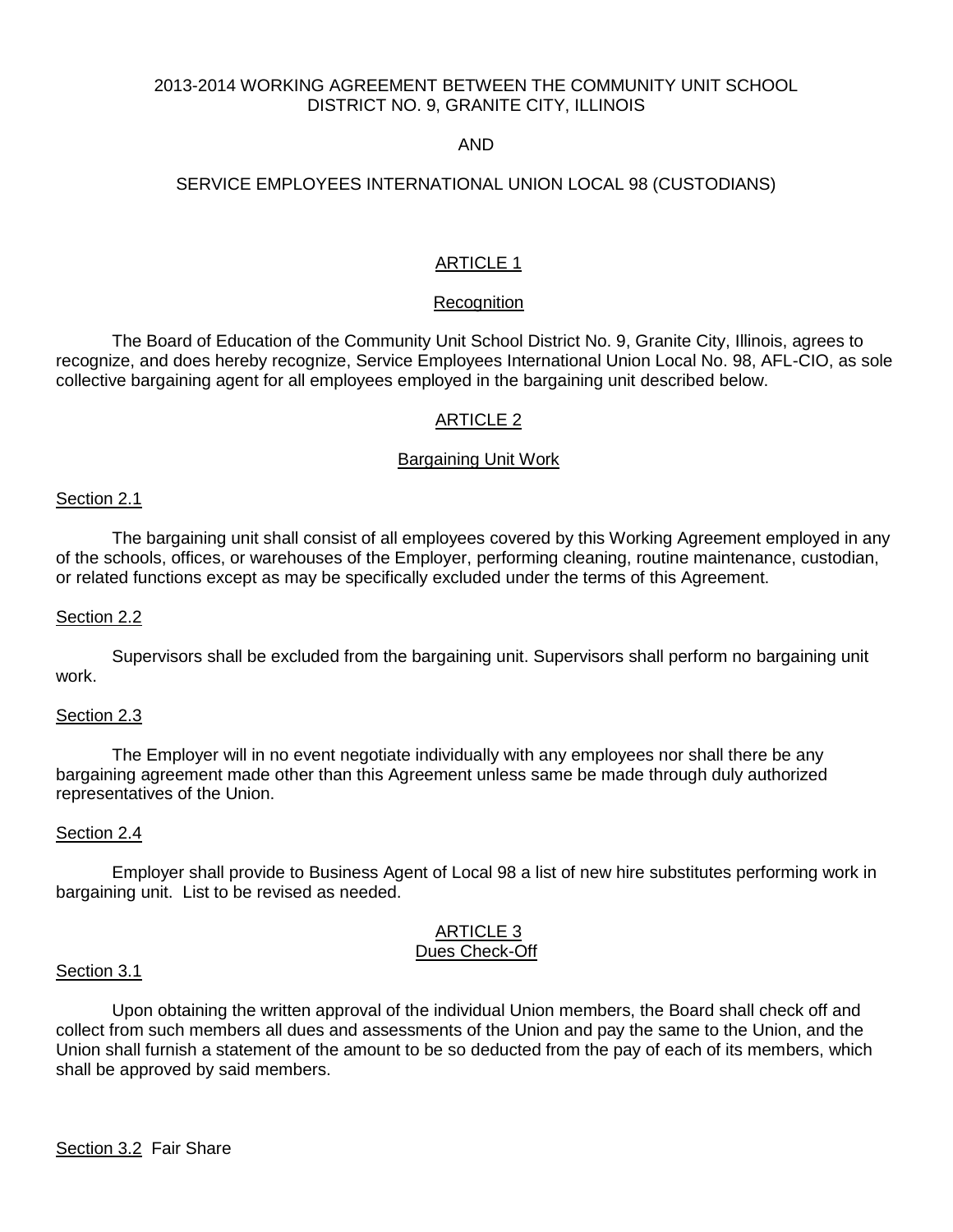Any present or future employee who is not a member of the Union shall, as a condition of employment be required to pay a fair share of the cost of the collective bargaining process and contract administration. The fair share fee shall not exceed the amount of dues and fees uniformly required of Union members.

A. Payroll Deduction

 With respect to any employee on whose behalf the Employer received written authorization, on a form mutually agreed upon by the Employer and the Union, the Employer shall deduct from the wages of the employee the dues and/or financial obligations uniformly required of Union members. The full amount of dues and/or financial obligations collected in this manner shall be forwarded to the Union by the tenth (10th) day after collection. The amounts deducted shall be in accordance with a schedule to be submitted to the Employer by the Union. Authorization for such deduction may not be revoked except by written notice to the Employer and the Union during the fifteen (15) day period immediately preceding the expiration date of this Agreement.

B. Fair Share Fees

Fair share fees shall be deducted according to a schedule submitted to the Employer by the Union. Fees collected in this manner shall be paid to the Union along with the dues collected during that time period, as provided by law.

C. Religious Exemption

Employees having a bona fide religious objection to financially supporting a labor organization may elect to contribute an amount equivalent to the fair share fee to a designated non-religious charity. The employee and the Union shall mutually agree upon the charity so designated; otherwise, the charity shall be selected as provided by applicable Illinois law.

D. Preservation of the Bargaining Unit

The Employer recognizes the integrity of the bargaining unit, and shall not take any action directed at eroding it. Except in a bona fide emergency, non-bargaining unit employees of the Employer shall not perform bargaining unit work to the extent that it would regularly deprive bargaining unit employees of hours of work or overtime opportunities.

E. The Union shall indemnify and hold harmless the Board of Education, its members, officers, agents and employees from and against any and all claims, demands, actions, complaints, suits, or other forms of liability that shall arise out of complying with the above provisions of this article, or in reliance on any list, notice, certification, affidavit or reassignment furnished under any such provisions.

### Section 3.3

Upon obtaining the written approval of the individual Union members, the Board shall check off and collect from such employee, contributions to the Union's C.O.P.E. Committee and pay same to the Union's C.O.P.E. Committee.

Deductions will be taken from the first pay in November.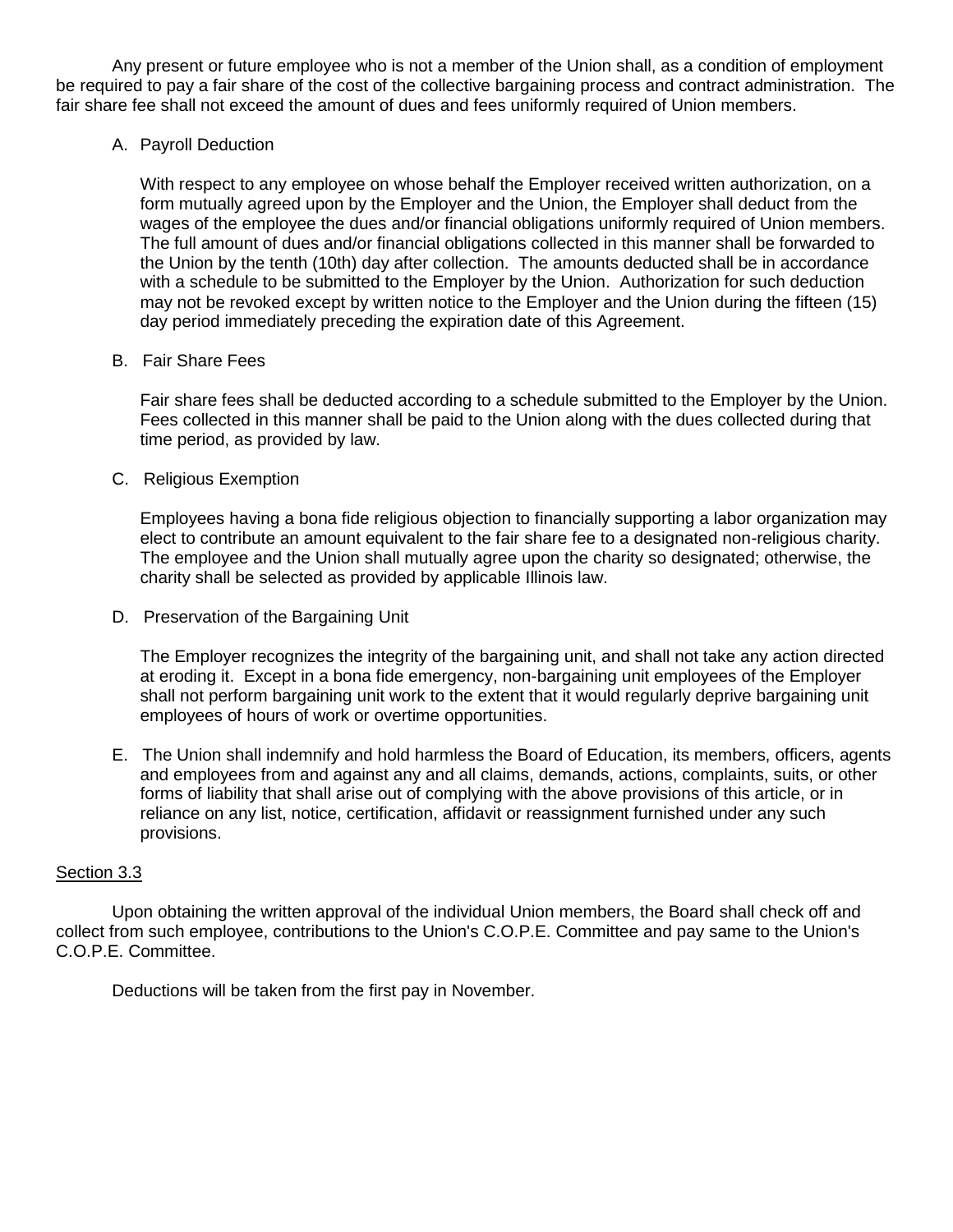# ARTICLE 4

# **Seniority**

# Section 4.1

Seniority shall be District wide from the date of employment in this bargaining unit.

# Section 4.2

A newly hired employee shall serve a probationary period of 30 days from the date he/she commenced to work, and during said period he/she may be discharged without recourse to the terms of this Agreement, provided however, that the Employer may not utilize this section for the purpose of evading this Agreement, discriminating against Union members, or encouraging or discouraging Union membership. Once an employee has served his/her probationary period, his/her seniority shall date from the date of his/her employment. For all promotions, transfers, lay-off, re-employments, and bidding, the following factors as listed below shall be considered; and where factor (a) is relatively equal, seniority will be the determining factor. Exception to rule: may be waived if employee has worked thirty (30) days in previous school year, if agreeable to both parties.

- (a) Capability and physical ability to perform the work in question
- (b) Seniority

# Section 4.3

### Continuous Service

(a) Continuous service for purposes of District seniority shall be determined by the first day the employee begins work in this bargaining unit. When two or more employees begin to work on the same day, their relative District seniority will be set at that time by date of application as a custodian, which will thereafter control their relative District seniority position in relation to other employees hired the same day. From and after the date of this Agreement, employment records of present and new employees shall be maintained by the District. An employee who, after the date of this Agreement, experiences a break in length of continuous service, if subsequently reemployed, shall be considered to be a new employee.

Subject to the provisions of Section 4.4 below, if an employee shall be absent because of lay-off or physical disability, he/she shall continue to accumulate continuous service during such absence for two years.

- (b) Continuous service shall be broken in the manner set forth below:
	- (1) Voluntarily quitting.
	- (2) Discharge for proper cause.
	- (3) Failure of an employee to return to his duties at the expiration date of a written granted leave of absence, unless mutually agreed otherwise in writing.
	- (4) After a lay-off, failing to return to work, or giving a satisfactory reason acceptable to the Board for not doing so within seven calendar days after written notice by certified mail at the employee's last address as appearing on the records of the Personnel Department.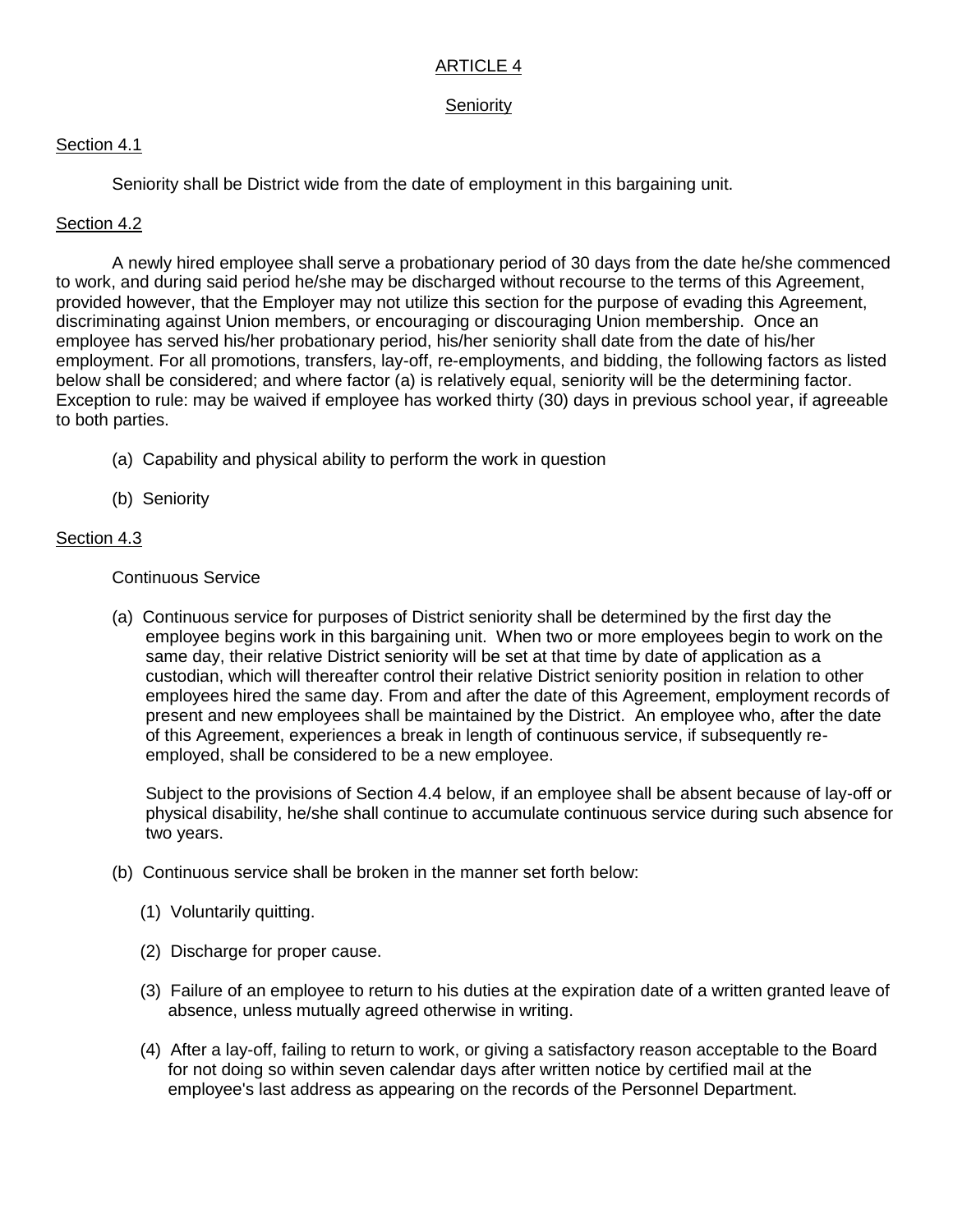### Section 4.4

 Absence due to a compensable disability incurred during course of employment shall not break continuous service, provided such individual is returned to work within 30 days after final payment of statutory compensation for such disability or after the end of the period used in calculating a lump sum payment or has not been granted a leave of absence for such temporary disability.

### Section 4.5 Decrease of Forces

 In the event of a decrease of work, including job abolishment other than decreases which may occur from day to day or emergencies for no more than two scheduled days which will necessitate a decrease of forces, an employee may exercise his/her District seniority in this bargaining unit to bump other employees in this bargaining unit having less District-wide seniority. Personnel electing to bump must have the qualifications and ability to perform the job. No more than five employees affected in a bump may exercise their seniority with the sixth person being the least senior person laid off. Before being laid off, a regular employee will replace any temporary employee (including long-range substitutes) in the same bargaining unit.

 The intent of this section will be, wherever possible, the least senior employees in the unit will be laid off first.

Personnel in lay-off status will be recalled to work in reverse order of lay-off.

 Such persons, as well as other regular "custodians" who are hereafter "laid off" by the Board, shall be part of a special list of substitute custodians and shall be on such list unless and until:

(1) Such person is recalled by the Board or such person resigns or retires from the School District.

 A person who is on such special list may remove himself/herself therefrom either permanently or, from time to time, temporarily, all without waiving such person's right to be recalled.

 Whenever a substitute "custodian" is needed by the Board, the persons on said special list shall be called for work in order of their seniority before any person not on said special list.

 While performing such substitute "custodian's" duties, such person from said special list shall be paid the same hourly rate of pay such person was entitled to receive on the last working day immediately preceding the effective date of his/her layoff, even though other substitute "custodians" may be paid less.

 While performing such substitute "custodian's" duties, such person from said special list shall receive only the same "fringe benefits", if any, as are then provided for all other substitute "custodians".

 Nothing herein shall be deemed or construed to constitute a recognition by the Board of Local 98 as the collective bargaining agent for the substitute custodians who are not on said special list. Furthermore, nothing herein shall be deemed or construed to have given any substitute custodian who is not on said special list any rights or benefits under this Agreement.

### Section 4.6

 At the beginning of each school year, the Employer shall furnish the Business Agent with seniority lists based on school and District wide seniority, said lists containing the name of each employee, the classification, and the schools where employed. Additionally, the date of each employee's seniority as above defined shall be provided. The Business Agent shall be provided with revised seniority lists whenever a change in said lists is made, or at his request.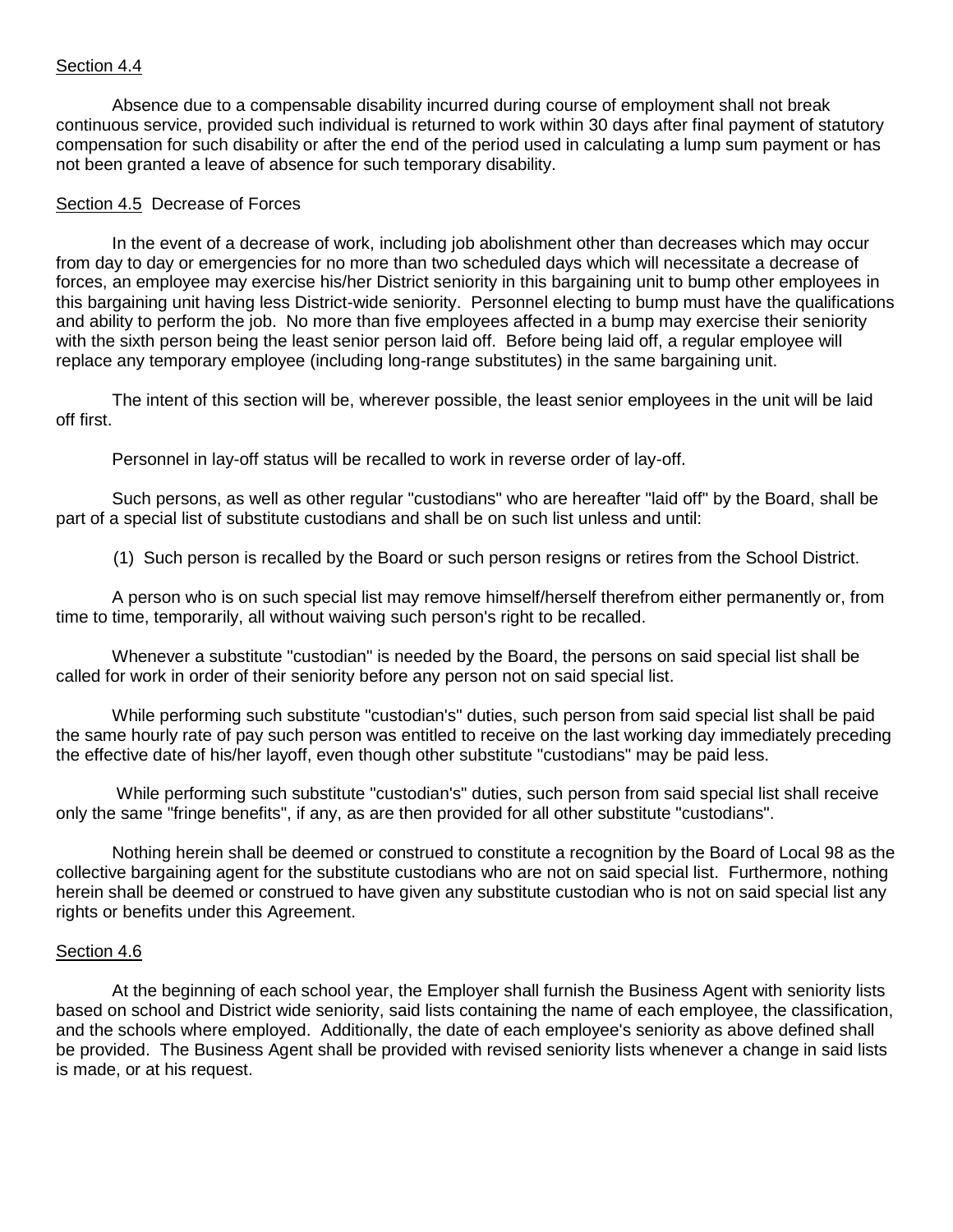### SECTION 4.7

Employer shall provide to business agent of local 98 a list of new-hires names, dates, addresses and job placement.

### ARTICLE 5

#### Hours of Work

#### Section 5.1

 All employees covered by this Agreement are on certain set work year schedules. That is, a work year consists of 12 months, 9 months, 10 months, or such other standard work year as is presently used.

#### Section 5.2

 All employees shall be on a five (5) day week, consisting of eight (8) hours per day, and forty (40) hours per week, Monday through Friday schedule except as herein otherwise specifically set forth. This is not to be construed as work on any specific shift and shift assignments may be changed during the times when school is not in session or for a more efficient operation as deemed necessary by the administration. In emergencies or during vacation periods it may be necessary for an individual to work on Saturday and/or Sunday, in which case, he/she shall be given compensating days during the week.

#### Section 5.3

 Hours worked in excess of eight (8) hours a day or forty (40) hours a week shall be at the rate of time and one-half, providing however, that the said eight (8) hour day shall be exclusive of lunch.

#### Section 5.4

 Whenever employees report for work but due to an emergency situation at a particular school, work is not available that day; full time employees shall be assigned to another building for their shift.

#### Section 5.5

Full-time employees are entitled to two (2) fifteen minute breaks in each day.

#### Section 5.6

Crossing guards shall be compensated an additional \$0.60 per assignment to perform crossing guard duty. Building crossing guard duty shall be assigned by seniority. Second shift crossing guard shall perform crossing duties on early dismissal days. No one will be paid to do substitute crossing guard.

### ARTICLE 6

#### Number of Employees-Job Classifications

#### Section 6.1

 There shall be one individual in each school having two (2) or more custodians who shall serve as a lead person. The individual who is designated to serve as lead person may work any shift; however, the shift must be such that he/she will have daily contact with the Principal of the building in which he/she works. Any employee hired after July 1, 2001 will be required to pass a basic skills (with mutual input) and aptitude test before being awarded a lead position.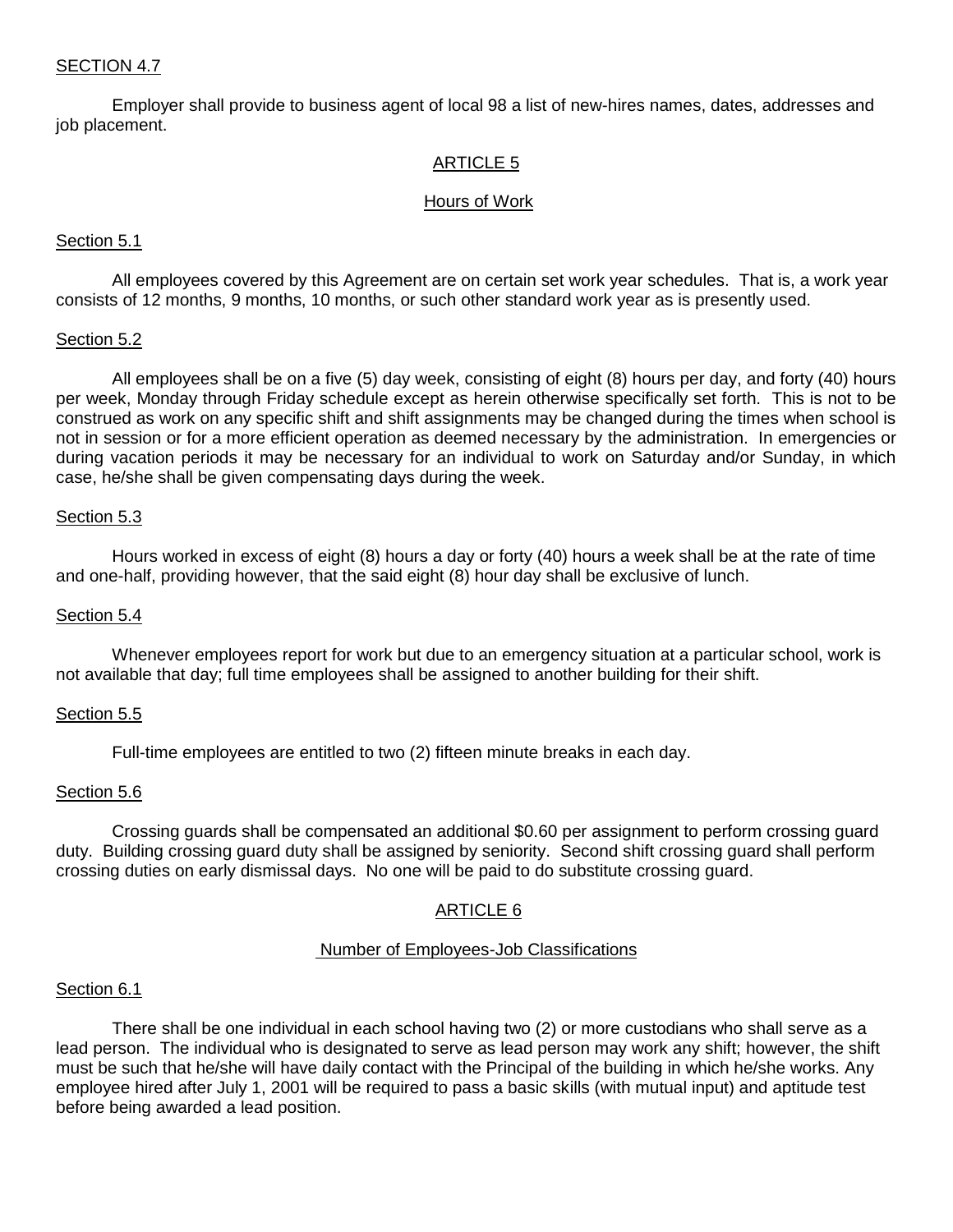# Section 6.2

The duties of the lead person are:

- (a) To serve as liaison between the Principal and the rest of the custodial staff.
- (b) He/she shall assist the Principal in the formulation of work schedules for all custodians.
- (c) He/she shall coordinate the work of the custodians so that there will be a smooth and efficient operation of the school plant.
- (d) He/she shall be responsible for the operation of the boilers on weekends and holidays.

The lead person must accept and properly discharge the responsibility for the proper maintenance of the entire school plant in which he/she works -- this to include grounds as well as the building itself.

(e) He/she is NOT to assume the role of a foreman but rather that of a lead person or coordinator of the custodian work in his/her school plant. He/she shall carry his/her share of the custodial tasks that need to be performed and that are assigned to him/her on a regular schedule by the building Principal.

### Section 6.3

The duties of the day person:

(a) He/she shall work cooperatively with the building principal and the lead person in order to effect a smooth and efficient operation of the school plant.

(b) He/she shall perform such duties as may be assigned him/her by the work schedule as set by the building principal.

(c) He/she shall be responsible for the regular daily firing of the boiler, Monday through Friday.

(d) In cases of unusually cold weather (20 degrees or below) he/she shall report to work early enough to insure proper room temperatures for the opening of school. This is especially true on days following a weekend or a holiday. He/she shall be paid at one and one-half (1-1/2) times his/her regular rate for this work but the amount of time shall not exceed TWO hours.

(e) The day person may also be the lead person, but it is not required that this be so. In cases where the lead person and the day person are one and the same, he/she must assume the responsibilities of both.

# Section 6.4

The duties of custodians:

(a) He/she shall work cooperatively with the building principals and the lead person in order to effect a smooth and efficient operation of the school plant.

(b) He/she shall perform such duties as may be assigned him/her by the work schedule as set by the building principal.

(c) He/she shall work the shift assigned to him/her however, shifts may be changed under conditions outlined in Article 5.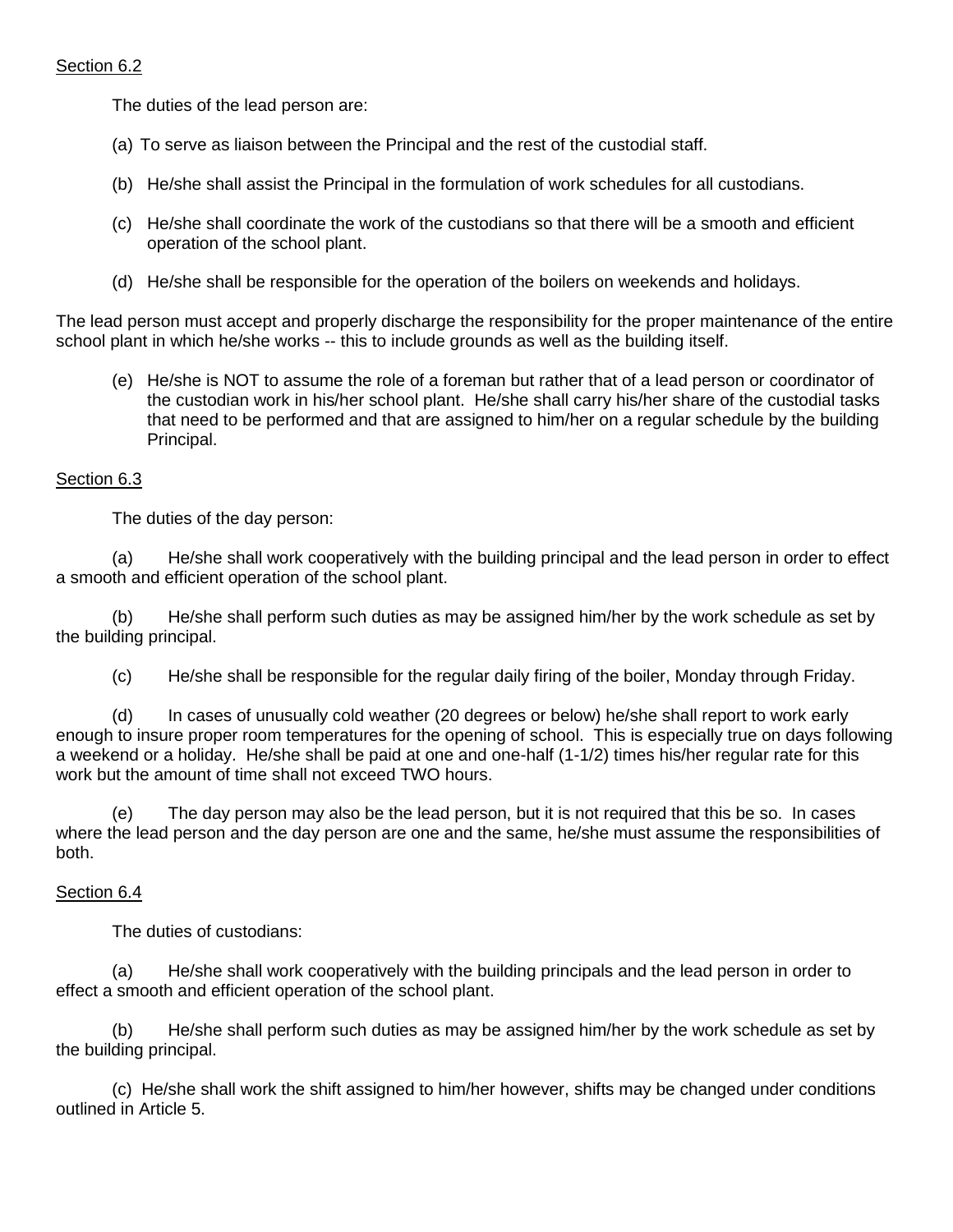### Section 6.5

Licensed persons from the bargaining unit shall be employed as boiler persons at the Senior High School. They shall work on a staggered schedule as prearranged and agreed to by the Administration and the Union. At no time is the boiler room to be left unattended by a licensed member of the bargaining unit when the boilers are in operation. This provision pertains only to those schools operating high-pressure boilers of 125 lbs. pressure or greater.

### Section 6.6

The duties of the boiler room person at the Senior High:

- (a) They shall arrange their schedule of time to work in such manner that the boiler room will never be left unattended while the boilers are in operation. The schedule to be worked out with the Principal or Assistant Principal designated by him/her, the lead person, and the boiler room person.
- (b) They shall be responsible for the routine operation and maintenance of the boilers and the auxiliary equipment associated with the boiler operation.
- (c) They shall be responsible for general supervision of the school plant on weekends and holidays.

### Section 6.7

It shall be understood that work schedule and job descriptions are written in general terms and do not prohibit the assignment of other related custodial work by the Administration. It is not intended that this provision be used to increase workloads.

### Section 6.8

Prior to any changes of operations being made, the Employer will discuss the situation with the Union and will bargain in good faith with the Union about the changes and the effects of the changes.

### Section 6.9

The following listed employees shall continue in the occupation of boiler room person at the Senior High School until the time of their retirement, voluntary separation, or reduction of force: Donnie LLoyd

# ARTICLE 7

### Overtime

### Section 7.1

 Except as otherwise specifically provided for by this Agreement, overtime shall be paid for at the rate of 1 and 1/2 times the employee's regular rate of pay. The overtime rate shall be applicable whenever an employee works past the number of hours prescribed above for the normal workday. The rate provided for by this section is applicable only for work performed after the end of an employee's normal work day with no break between the end of the regular shift and the beginning of the extra work period, notice being given to the affected employee prior to the end of the regular shift. Unless otherwise provided by this Agreement, the rate prescribed in this section shall also be applicable whenever an employee works more hours in a week than the normal workweek.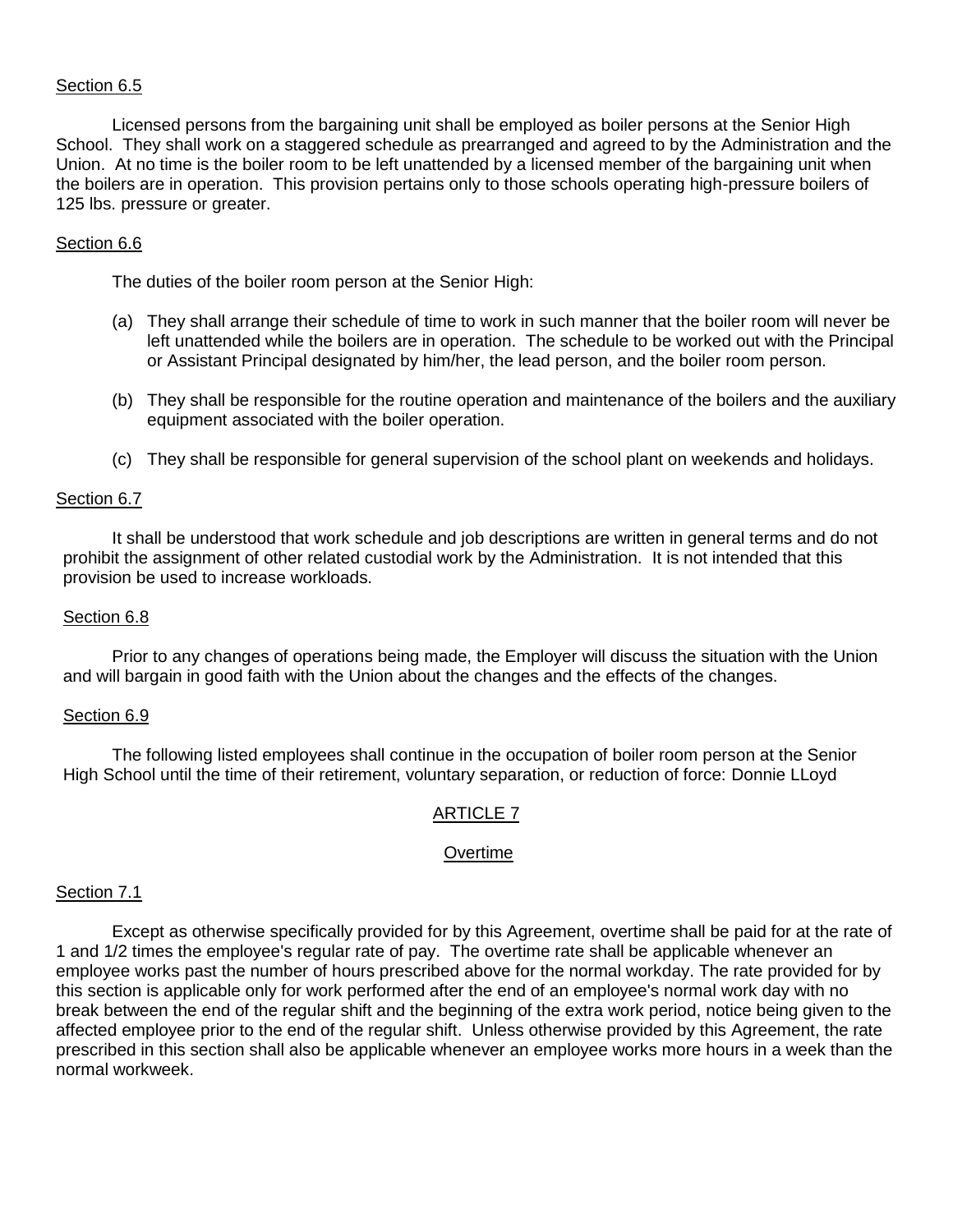### Section 7.2

All work performed outside of normal work hours, or outside of the employee's normal shift, which does not occur immediately after an employee's shift without any break, shall be considered to be a call-in as to which the employee shall be paid at the rate of 1-1/2 times normal rate of pay for a minimum of 4 hours. A 30 minute lunch period shall be included as part of the working period.

### Section 7.3

In all cases where overtime or a call-in is required, the selection shall be made from among the employees at a particular building in order of seniority, provided the employee has the ability to perform the work in question. If further help is needed, positions shall be filled from among District employees in order of seniority. In the event all employees refuse the overtime as outlined, above and someone is forced to work overtime, the employee with the least seniority shall be obligated to work.

### Section 7.4

In cases where there is a differential between an employee's regular rate of pay and the rate of pay of the person normally on the job being filled by overtime, call-in, or temporary transfer, the affected employee shall be paid at the higher rate.

### Section 7.5

In cases where a breakdown or other unusual circumstance prevents the completion of the normal work assignment, it is the responsibility of the custodian to notify the building Principal or, if the building principal is unavailable, the Director of Buildings and Grounds or his designee who may authorize overtime work for which the custodian will be reimbursed at one and one-half times his regular rate of pay.

### Section 7.6

Whenever a custodian is performing overtime duty for a period of four or more hours, a thirty minute lunch period shall be included as part of the working period. In an eight-hour shift a lunch period is not a part of the eight hours, except as in the case of the boiler person at the Senior High School.

### Section 7.7

In cases when the building is used by non-school groups, the time for ending the use of the building shall be one-half hour prior to the end of the evening shift, and in cases where admission is charged, or when 20 or more persons are involved in a meeting that is non-school, an extra custodian shall be called back to work a minimum of four hours. The building principal will be consulted in cases when school activities, by their nature, result in the creation of additional custodial workloads that would justify additional custodian work, and in such cases the principal may authorize such work. In all cases where building is used by non-school groups, the business agent of local will be notified prior to the school board approval. At such time, the business agent and administration will determine the amount of overtime needed.

### Section 7.8

All extra services necessary for overtime authorized by the building principal shall be paid at the rate of one and one-half times the regular rate of pay. All extra custodial services, when possible, shall be given to custodians working in that building, otherwise it should be assigned to a member of the bargaining unit.

### Section 7.9

Assignment of overtime, Senior High School - Boiler Room Position.

In cases where it is necessary to fill the job at overtime rates, the following rules will apply: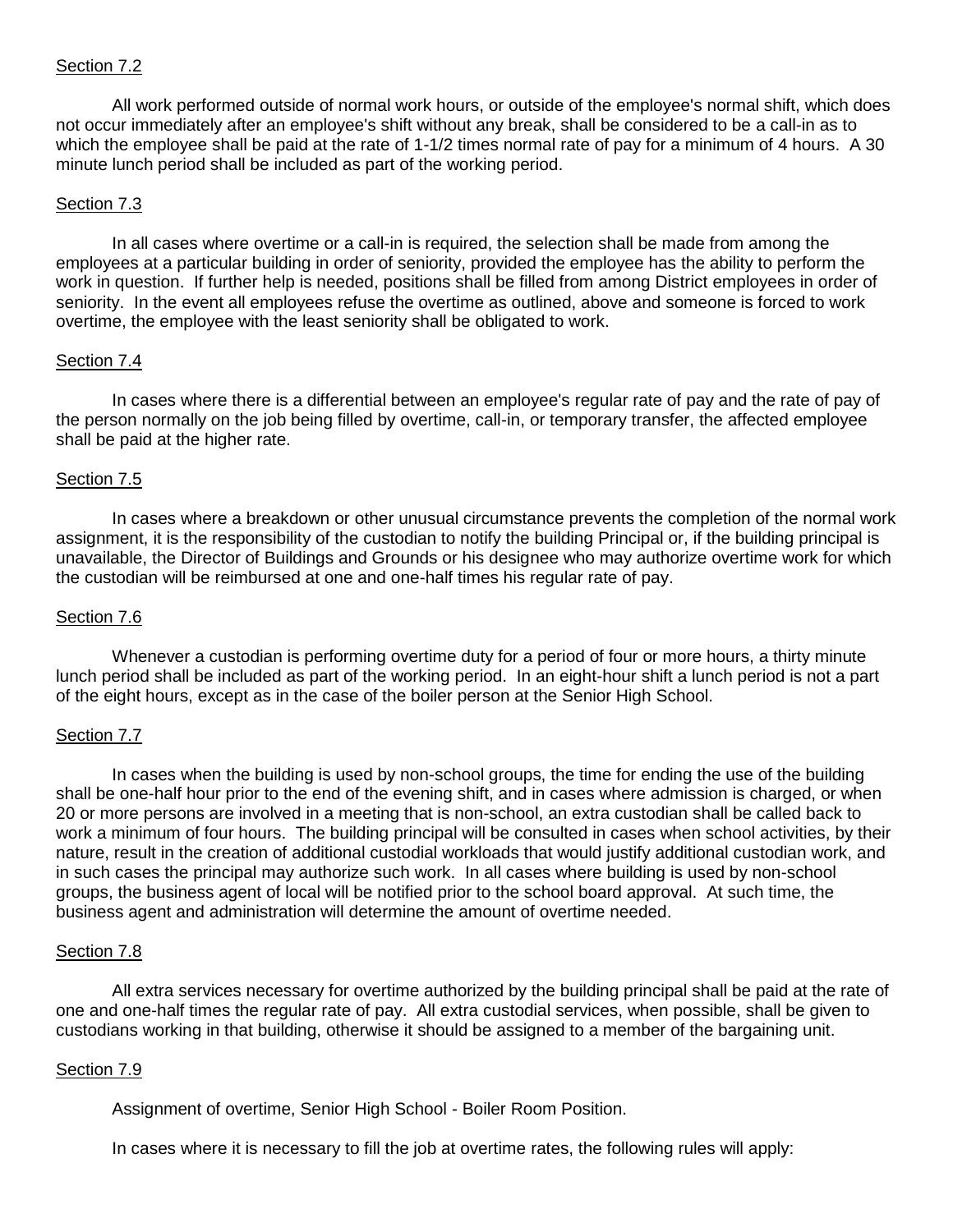- Step 1. In cases where overtime is necessary the overtime will be filled by doubling the employee from the preceding shift working the assigned job.
- Step 2. Double the employee from the succeeding shift.
- Step 3. Fill the vacancy with other employees in the building.

Step 4. Call a substitute custodian.

Vacancies other than overtime:

When a vacancy other than overtime occurs in the Boiler Room, that position will be filled when necessary by using a substitute from the District's substitute custodial list and paying the prevailing rate of pay. ARTICLE 8

### Hiring

### Section 8.1

 The employer shall notify the Union within five days of hiring any employee to perform any work in the bargaining unit to include any employee doing any bargaining unit work. The employee's name, address, and job placement when applicable shall be provided.

### Section 8.2

 Opportunity to bid for any position, which becomes vacant or is created, shall be accorded employees under the terms of Article 15 below, before it is filled by a new hire.

### Section 8.3

 After serving their probationary periods, all new employees shall receive all the rights and privileges provided by this Agreement. Exception to rule: may be waived if employee has worked thirty (30) days in previous school year, if agreeable to both parties.

### Section 8.4

 While the method of hire is within the discretion of the employer, once the probationary period is served, seniority for all purposes dates from the date of employment as a custodian.

# ARTICLE 9

### Discipline

### Section 9.1

 No person covered by this Agreement may be summarily suspended or discharged. In all cases, which the Board of Education may conclude that an employee's conduct may justify suspension or discharge for just cause, that employee shall have been advised, in writing, of the reason for the employer's action. In the event of a suspension or discharge, the employee may file a grievance and have it processed in accordance with Article 21, Grievance Procedure.

### Section 9.2

 In the event of any reprimand of record to any employee covered by this Agreement, the employee involved shall be given a copy of the reprimand as well as a copy of any documents which are placed in any file maintained by the employer for personnel or other purposes, and shall be given an opportunity to present a written statement of position to the employer and to have the same placed in the employee's personnel file. Where any reprimand of record is issued to an employee, it will be issued in the presence of a Building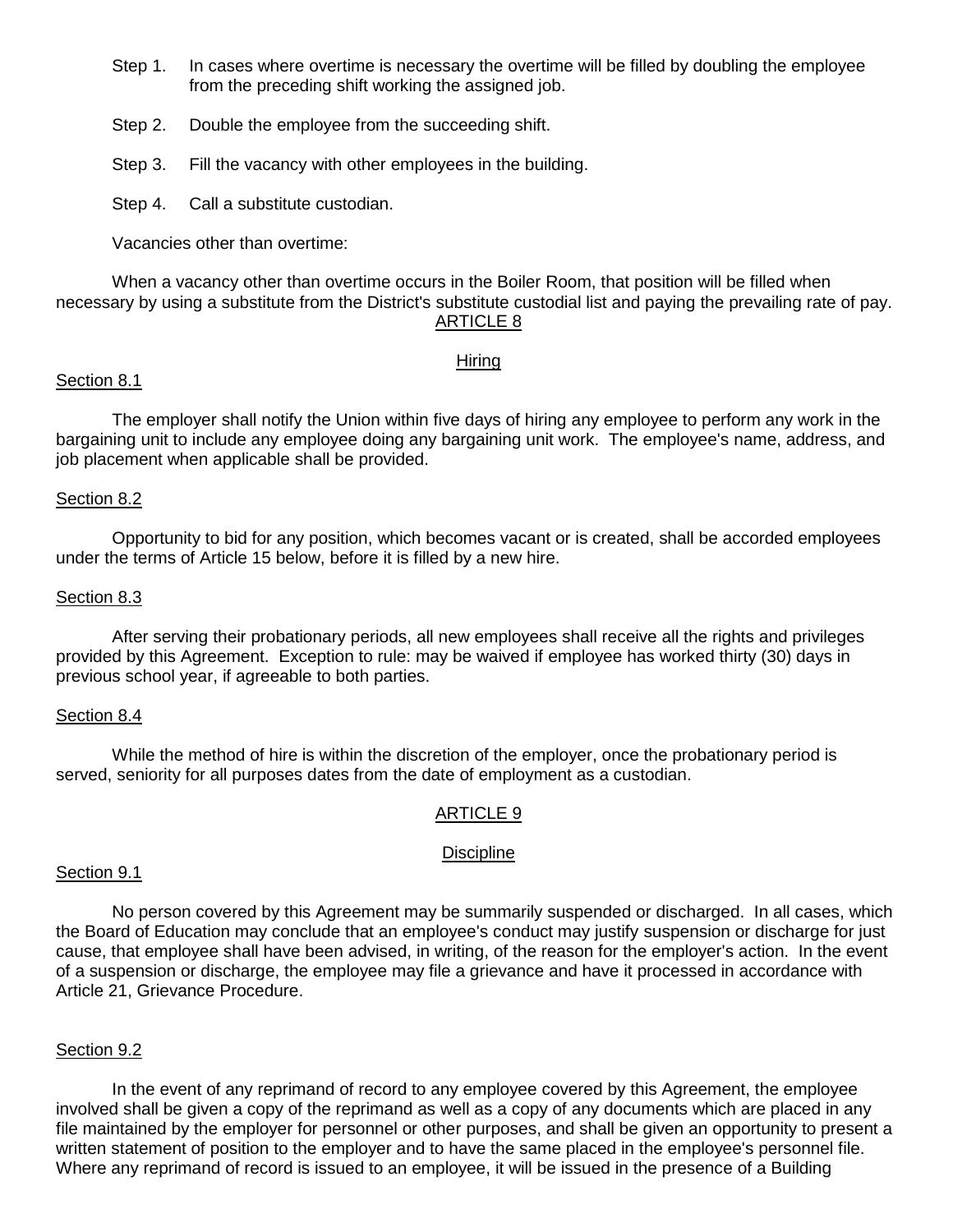Steward and/or Union Representative(s). There will be a three-year limitation of all disciplinary records, and they shall be removed from the employee's file if no further disciplinary record is recorded.

#### Section 9.3

 Any employee covered by this Agreement shall, upon request, be permitted to examine his/her personnel file in accordance with the Board of Education Policy.

#### Section 9.4

 Security cameras shall run continuously in all school buildings. During times of day when school buildings are not occupied by students or the public, the custodians working in each school building shall have the option to disconnect security cameras from the internet connection allowing for continuous feed via the internet. However, security cameras shall continue to records activity in the schools and may be viewed at a later time. Activity captured on film shall not be used to discipline custodians unless such activity is criminal in nature.

#### ARTICLE 10

#### Vacations

#### Section 10.1

 For vacation subsequent to his or her first regular vacation, and on any subsequent plateau reached, an employee shall be credited on June 1 of each calendar year the vacation days he/she would have accrued on his next anniversary date. The employee shall be allowed to take any credited vacation during the vacation period allotted.

| 1 year                    | 5 days  |
|---------------------------|---------|
| 2 years through 4 years   | 10 days |
| 5 years through 9 years   | 15 days |
| 10 years through 14 years | 20 days |
| 15 years or more          | 25 days |

#### Section 10.2

 If any employee resigns, retires, becomes unable to work because of illness, or is dismissed, that employee shall receive, immediately upon termination of employment, that portion of vacation to which entitled at the time of leaving.

#### Section 10.3

 The period, which vacations are to be taken hereunder, is to be between the time school is dismissed for the summer vacation until one week prior to the opening of school. Employees entitled to 15 days vacation may schedule 5 days outside of the vacation period when not replaced. Employees entitled to 25 days vacation may schedule 10 days outside of the vacation period of which 5 days may be taken at any time. Vacation schedules must have prior approval of the administration. Vacations may not be accumulated.

#### Section 10.4

Vacation allowance earned prior to death shall be paid to the employee's estate.

#### Section 10.5

Employees shall be paid vacation pay prior to the vacation upon written request to Accounting, with two weeks notice.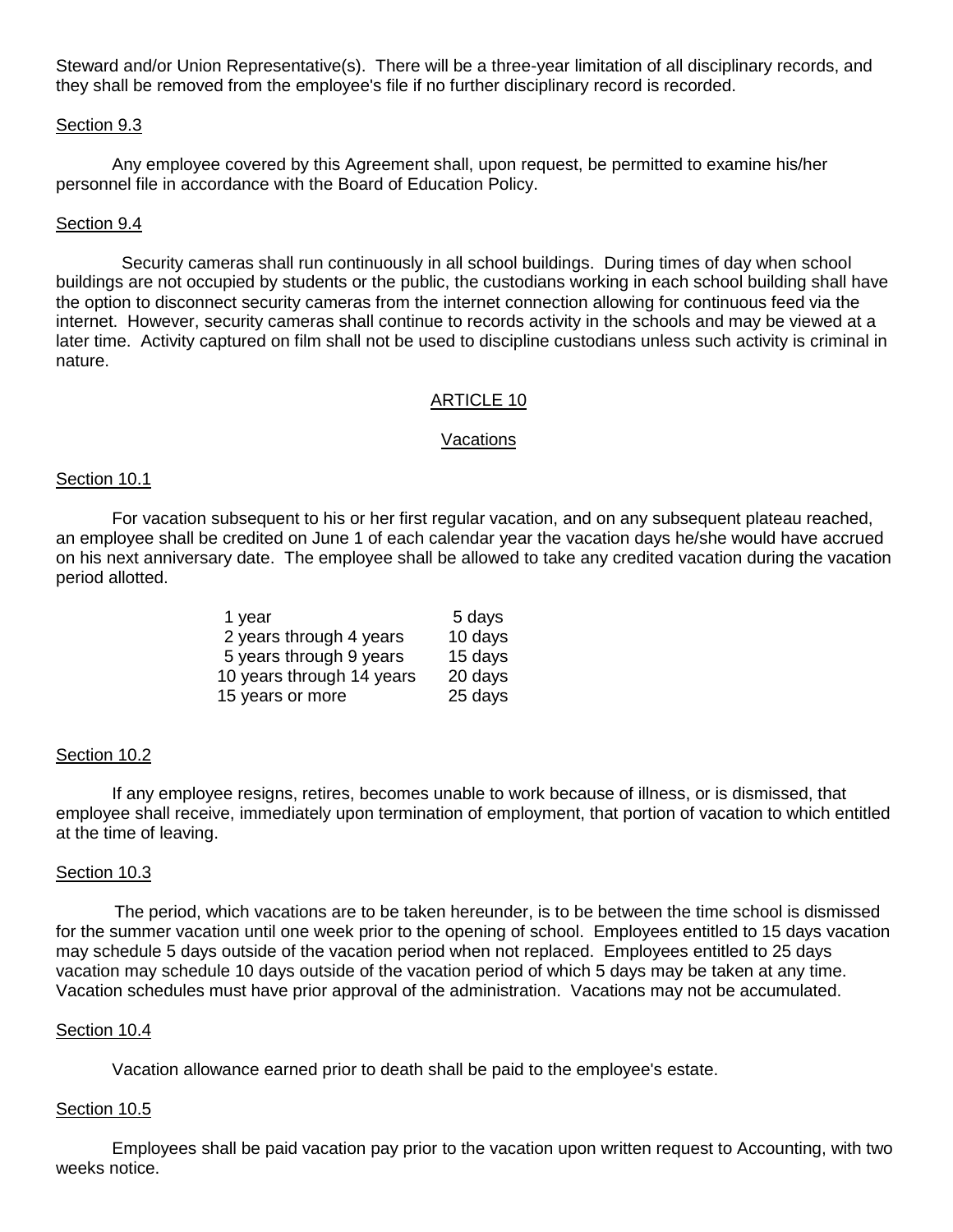### Section 10.6

Holidays falling within vacation periods shall not be charged against vacation allowance.

#### ARTICLE 11

#### Holidays

#### Section 11.1

The holidays to be observed by the members of said bargaining unit are as follows:

July 4th New Year's Day Labor Day **Martin Luther King's Birthday** Columbus Day **Lincoln's Birthday**  Veteran's Day Casimir Pulaski's Birthday Thanksgiving Day Maundy Thursday (if school is Friday after Thanksgiving Day not in session) Christmas Eve Good Friday Christmas Day **Monday after Easter** New Year's Eve Memorial Day

#### Section 11.2

 The School District reserves the right to award a different day in lieu of the Monday after Easter when such facilitates more reasonable scheduling of school days. When any of the above holidays falls on a Saturday or Sunday, the preceding Friday or the following Monday will be observed as a holiday if school is not in session. If school is in session, the Board will designate another day in lieu of the preceding Friday or the following Monday.

#### Section 11.3

 Employees required to work on holidays above indicated shall receive one and one-half times their regular hourly rate of pay in addition to their holiday pay with a minimum guarantee of not less than four hours' pay at this holiday rate.

### ARTICLE 12

#### Insurance

#### Section 12.1

Custodians may participate in the POS health plan.

Those Employees electing coverage for the Employee's spouse and/or dependent children shall pay \$100.00 per month toward the cost of such premium in the 2013-2014 school year.

As required by law, which currently is Dependent children will be covered until they reach age 26 Unmarried dependent children under 30 who are a) an Illinois resident, and b) served as active or reserve member of an U.S. Armed Forces, and c) received release or discharge other than dishonorable discharge are covered. These benefits are in accordance with the health plan document prepared by the health claims administrator.

COBRA continued coverage may be available for dependents when no longer qualified for Illinois Public Act 95-0958. Contribution of total single health premium paid by employee.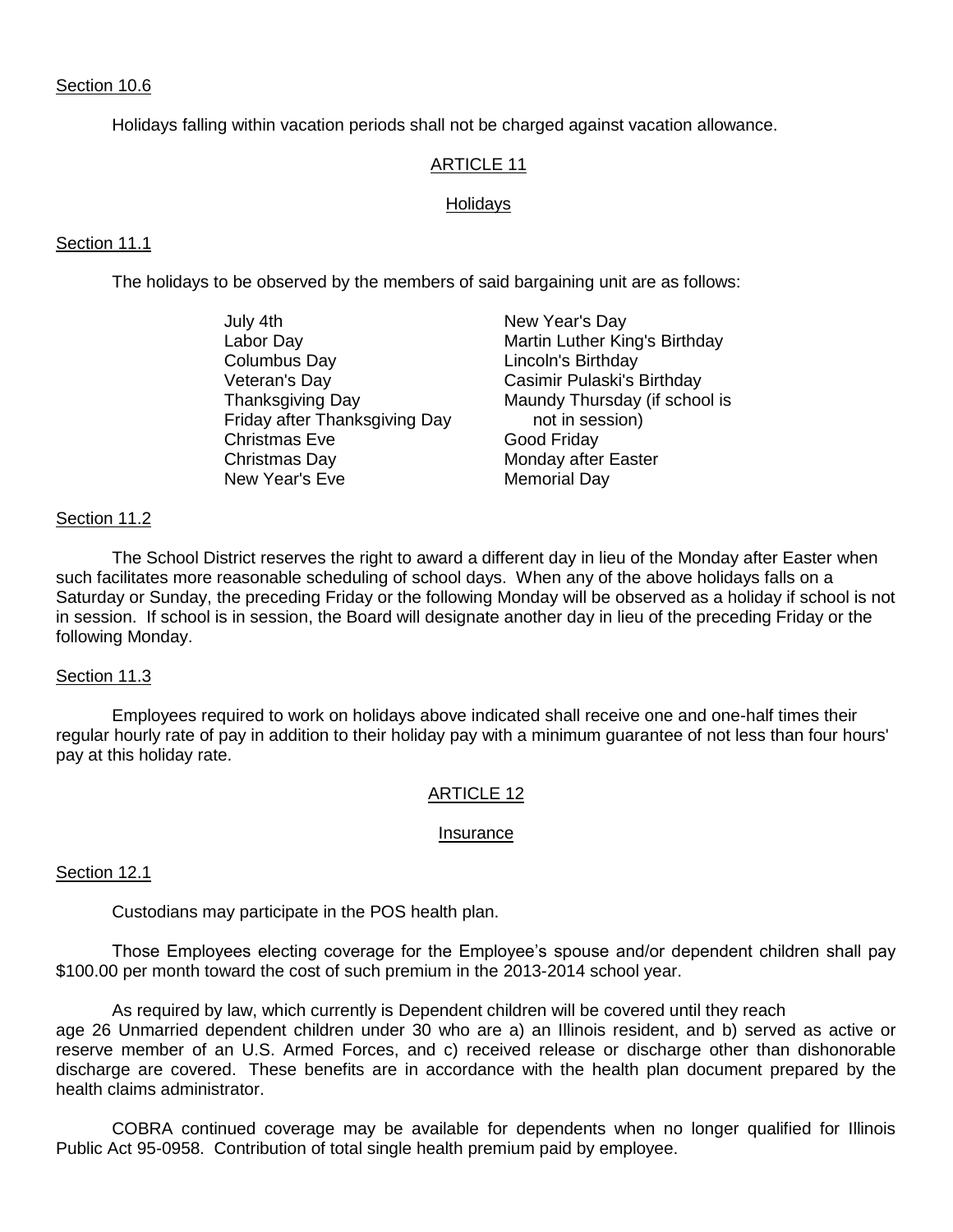# Section 12.2

Coordination of benefits will be in effect with any carried group coverage to which the employee or his dependents belong.

# Section 12.3

2013-2014

Health benefits provided for the term of this agreement shall be as described in the schedule of benefits for the MISSVIC health care plan, unless the parties agree otherwise.

### Section 12.4

The following term life insurance coverage will be provided:

- a. Term life insurance in the amount of \$15,000.
- b. At the employee's own expense, the employee may elect to be covered for additional amounts of \$25,000, \$75,000 or \$100,000 in term life insurance. Premiums to be determined by life insurance carrier.

### Section 12.5

Employees who are at least 55 but not yet 65, who have completed eight or more years of full-time employment with this school district, who are eligible for an immediate annuity from the Illinois Municipal Retirement Fund (IMRF), and who give notification to the Board of Education at least 30 days prior to the date said retirement is to be effective, may elect to receive partial payment of their monthly health insurance premium.

The Board agrees to pay a maximum of \$150 toward the monthly premium of single coverage insurance for any retired bargaining unit member.

Employees retiring under this agreement may elect to continue coverage in the District's health plan for eligible dependents that are covered at the time the employee retires.

Coverage for dependents will terminate when they become covered under another health plan or Medicare.

If you participate in the [Illinois Municipal Retirement Fund](http://www.imrf.org/) (IMRF), and you retire or become disabled, you may be able to continue your health insurance coverage under the Municipal Employee's Continuance Privilege law [\(215 ILCS 5/367j\)](http://www.imrf.org/legislation/IL_insurance_code.htm#367j).

Federal COBRA continuation must be offered as well as the Municipal Continuation. You should review both options; you may choose only one option.

 The Board shall check off and collect from all individual union members the equivalent of one half of one per cent the offered three and ½ percent raise as a payroll deduction. Authorization for such deduction is mandatory and may not be revoked by any individual union member during the term of this contract. Proceeds from this deduction are to be directed towards a retiree insurance fund to be used by any retired bargaining unit members. The Board of Education will establish a convenience account to be solely used for the purpose of distributing the proceeds of this payroll deduction for insurance premiums for any retired bargaining unit members.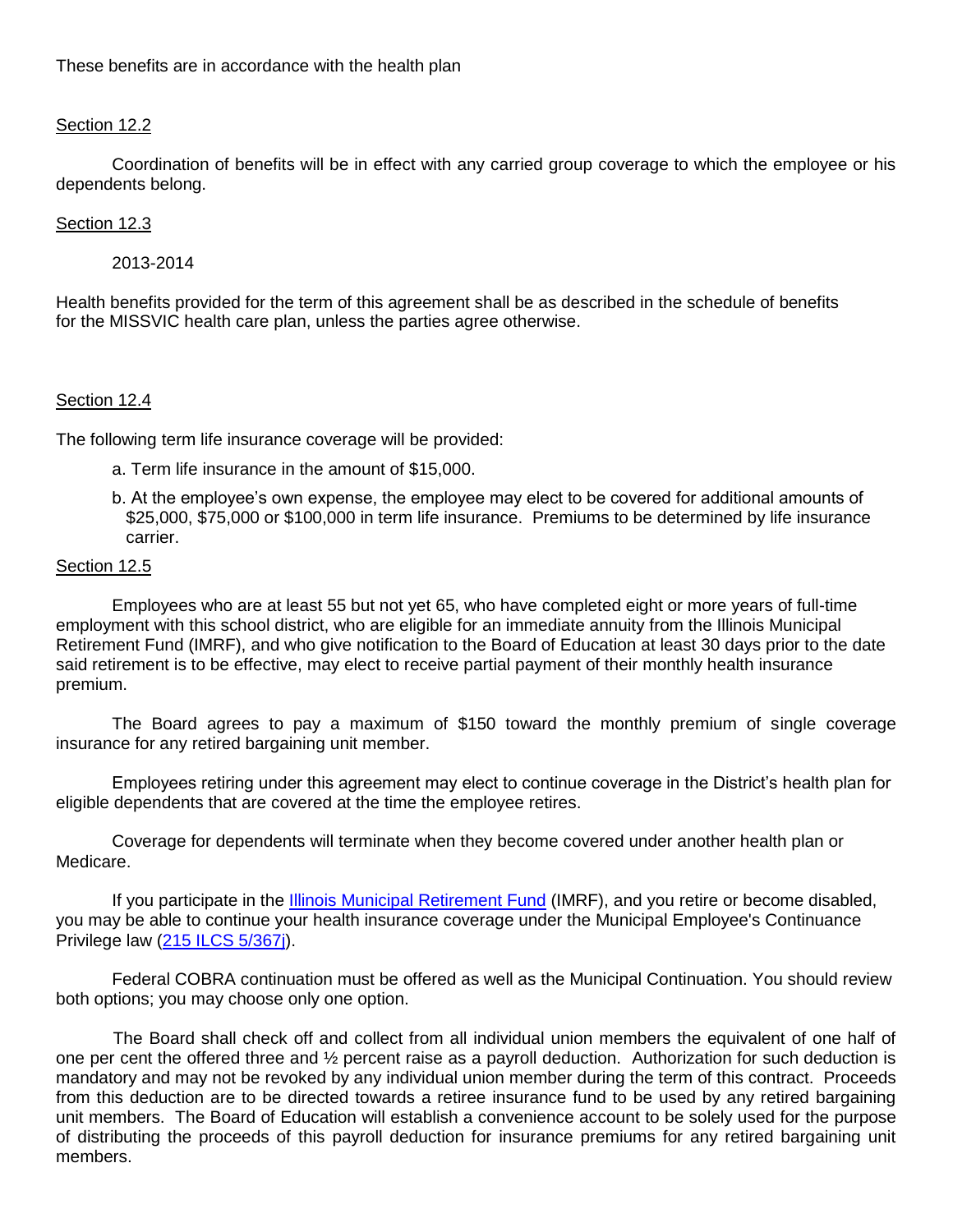The Board and the bargaining unit will by joint agreement establish a committee consisting of two union members and two administrators to oversee this fund.

 In the event that annual premiums for retirees exceed revenues generated in this fund, the union shall indemnify and hold harmless the Board of Education, it's members, officers, agents and employees. Any and all additional cost will be borne by the retirees or the union.

### Section 12.6

The Board will receive all dividends accruing under all insurance plans.

### Section 12.7

 Should the Board decide to seek proposals from carriers other than the present carrier, the Union will be consulted.

### Section 12.8

 The Board, first by either its presently existing special insurance committee or by a newly appointed special committee, will receive, study and act upon a written definitive proposal which may be submitted by the Union or any other employee bargaining representative for a life and medical insurance program which will cost less money than, but provide the same or better benefits for all presently and future insured employees and former employees in, the district's existing plan.

### Section 12.9

Immediately upon the ratification of this agreement by both the Union and the Board, the parties agree to establish an Insurance Committee. Said Committee shall be composed of two (2) representatives from the Union, one of which will be the Union President, and two (2) administrative representatives from the District, one of which will be the Superintendent, and one (1) Board member. Two representatives from each of the other unions in the District also may be part of the committee.

Each party may select one (1) representative of their choosing to attend meetings of the Insurance Committee as ex officio members.

The Insurance Committee responsibilities shall include, but not be limited to, the following:

- 1) Determining the bid specifications that go out to potential insurance providers of Granite City CUSD #9;
- 2) Reviewing all returned bids of insurance providers;
- 3) Recommending changes to the current insurance provider and/or coverage's (both expansion of coverage and/or streamlining of coverage);
- 4) Recommending insurance cost saving ideas;
- 5) Recommending selection of insurance coverage and insurance provider.

All Insurance Committee decisions regarding what recommendations to make to the parties respective constituencies shall be done by consensus of the committee.

Any Insurance Committee recommended changes to the insurance coverage and/or provider during the life of this agreement must be ratified/voted upon and approved by both the Union and the Board.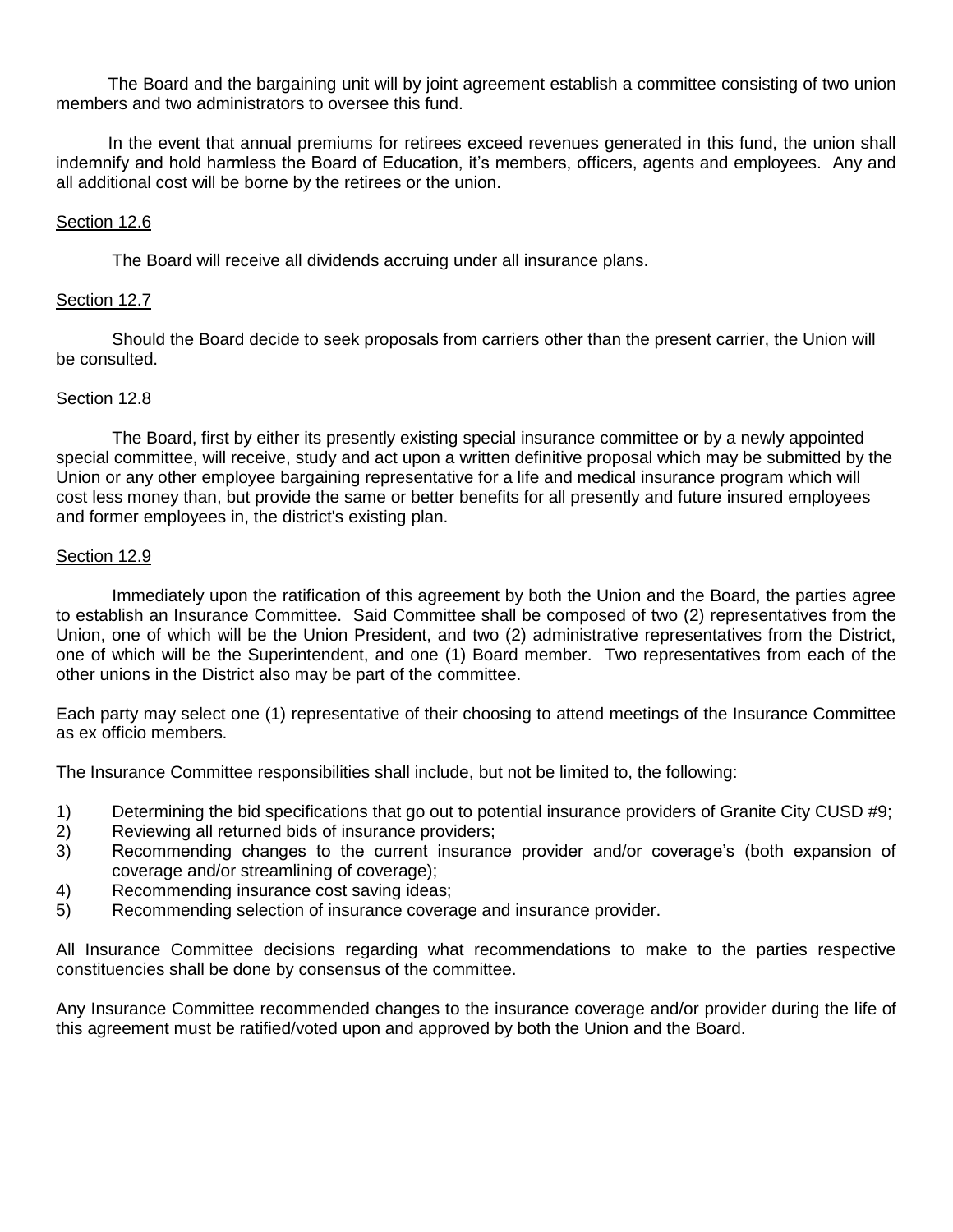### ARTICLE 13

### Rates of Pay

### Section 13.1

AN APPRENTICE CUSTODIAN shall be a custodian who is employed as such by the Board on or after January 1, 1987.

AN APPRENTICE CUSTODIAN SHALL cease to be such and shall thereafter be a REGULAR CUSTODIAN on the first day of the third (3rd) fiscal year (July 1 - June 30) immediately following the fiscal year in which he was so employed.

The starting rate of pay for an apprentice custodian, hired after September 1, 1993, shall be:

1<sup>st</sup> year apprentice, 70% of Step 4 2nd year apprentice, 80% of Step 4 3rd year apprentice, 90% of Step 4

Beginning the fourth year, an apprentice custodian will become a custodian and receive the full base pay. Custodians that come from the cafeteria will receive 1% longevity if they have 20 full years of service with the District.

Custodians who are hired after January  $1<sup>st</sup>$  shall be treated as permanent substitute employees and paid according to that schedule until July 1<sup>st</sup> of that year, at which time the custodian shall be paid at the regular rate of pay for a custodian. The custodian's hire date from that point forward shall be deemed July 1, without regard to the custodian's actual date of hire.

It is understood that for maintenance services performed by persons for the School District (such as lawn mower repair, motor repair, furniture and equipment repair, etc.) other than duties as defined in Section 6 of Article 6, the two persons assigned this duty shall receive an additional 25 cents per hour pay.

The pay and work involved are subject to review by the Employer and may at the discretion of the Employer be discontinued at any time. Upon discontinuance of the 25 cents premium pay, the duties of the person would then be only those as detailed in Section 6 of Article 6.

### Section 13.2

|                        | 2013-2014             |
|------------------------|-----------------------|
| <b>Salary Schedule</b> | Steps Frozen          |
|                        | 2% Added to Each Step |

2013-2014

### **See Appendix**

Effective July 1, 1990, a 1% longevity step for all employees with a minimum of 20 full years' service with this school district. Service need not be consecutive.

### Section 13.3

Retired Local 98 custodians used for substitute work will be at the same rate as the permanent substitutes.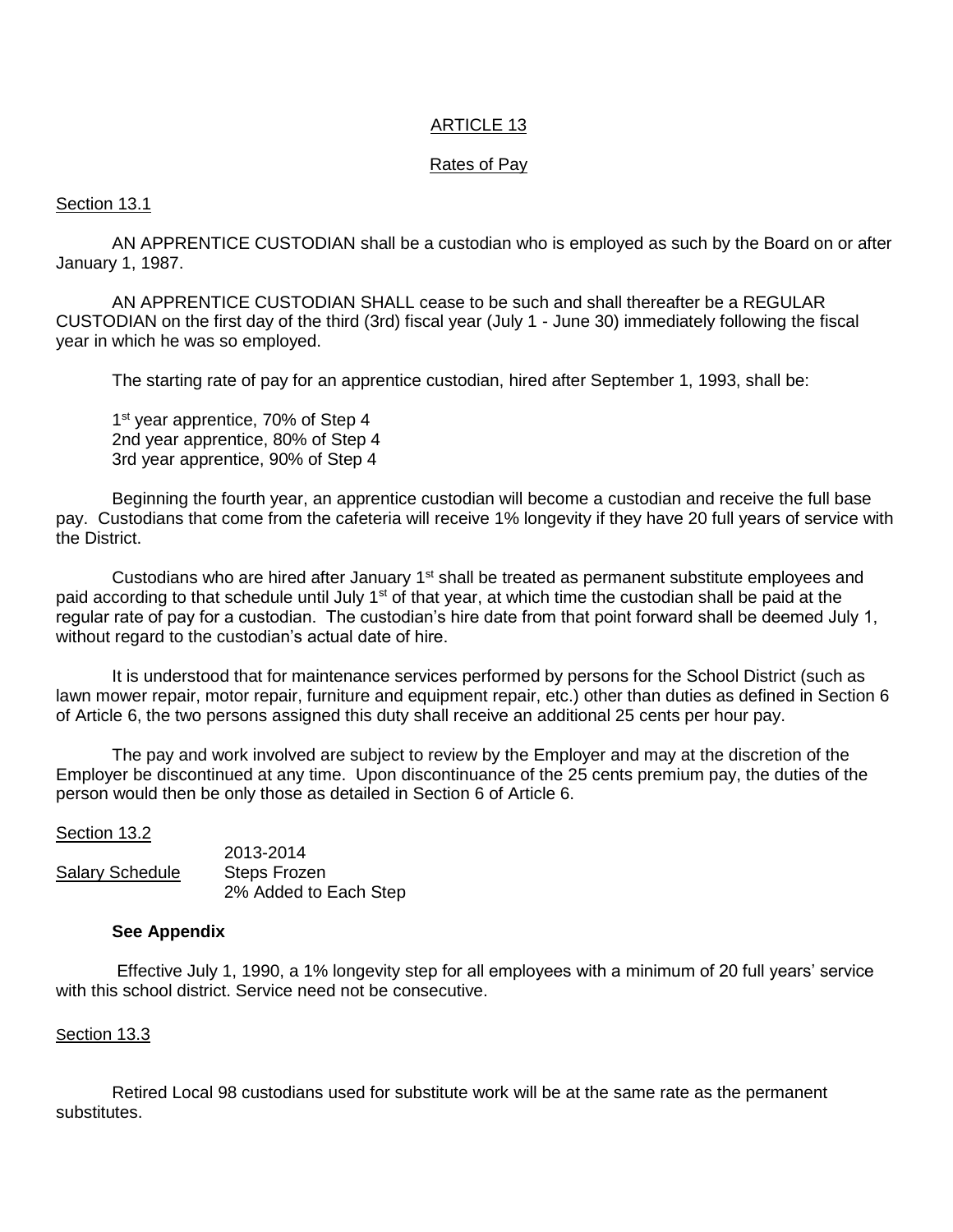### Section 13.4

Any employee who is called in for additional work shall work a minimum of four (4) hours at one and one-half (1-1/2) times the regular rate of pay. A thirty (30) minute lunch period shall be included as part of the working period.

#### Section 13.5

If a custodian is required to work a shift other than that to which he/she is regularly assigned, he/she shall be paid the rate of pay of the person whose shift he/she is working provided that rate is greater than his/her own. This does not include vacation schedules except in the case of the lead person at Grigsby, Coolidge, and the Senior High School. These lead person positions shall be filled throughout the year.

#### Section 13.6

If a lead person is recalled to work a shift other than his/her own, he/she shall receive the lead person's rate of pay. If the shift to be worked is classified as an evening shift, he/she shall also receive the premium pay normally paid for evening work.

This applies to outside activities in the school and does not apply to a lead person's other responsibilities as set forth in the contract.

### ARTICLE 14

### Pay Day

#### Section 14.1

 Payday shall be every other Friday. Should it become necessary to deviate from the two-week pay period, weekly pay may be initiated. Any other changes shall require agreement of the parties hereto.

### ARTICLE 15

#### Filling of Vacancies

#### Section 15.1

 If a vacancy should occur in the custodial, maintenance or a new position within these categories is created, employees presently employed by the School District who are members of this bargaining unit shall be given the first opportunity to bid for the job that is open. Jobs shall be advertised on bid for a period of five days and the notification of the opening be returned in duplicate, one copy to the Personnel Office, and one copy to the Business Agent of Local 98 or his/her designee. Custodian positions shall be filled in accordance with Article 4, Seniority, and in accordance with bid procedures contained herein without regard to subparagraphs (a) through (f) below. Once awarded a position, there shall be no changes of assignment for thirty (30) calendar days from date of job award, except for obtaining a position leading to a promotion, then the regular bidding procedures will follow. When a known vacancy occurs, bids will be posted no later than five days prior to that vacancy. For all others, bids will be posted no later than five days after a vacancy occurs. Selections to fill vacancies in maintenance and store keeping positions shall be on the basis of seniority, provided:

- (a) The applicant's physical condition is adequate to withstand the physical requirements of the job.
- (b) The applicant has demonstrated ability to get along well with other people.
- (c) The applicant expresses willingness to work in the environment required of the job, that is: high places, confined area, varying times during the day, variable weather conditions, etc.,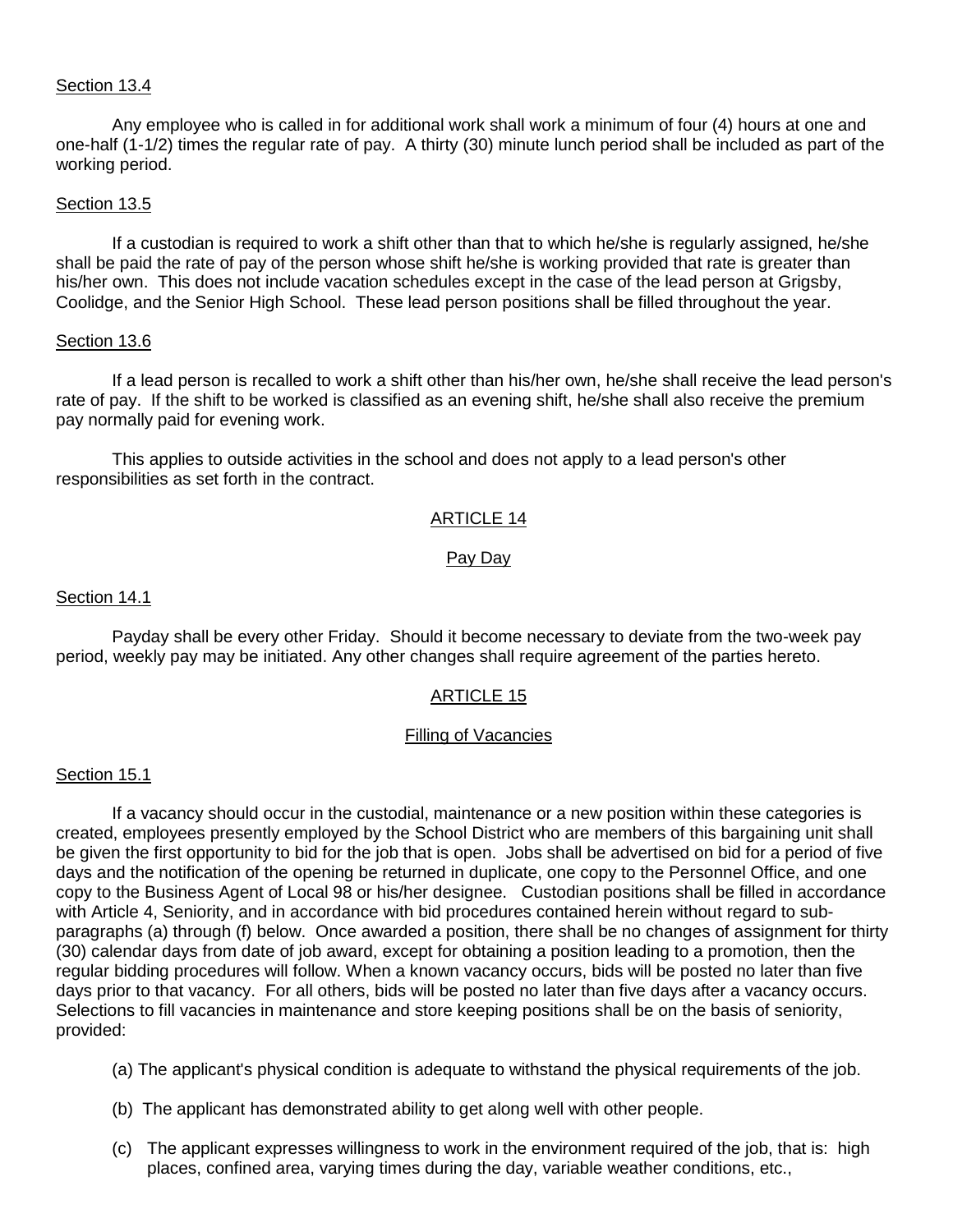- (d) When required for assistant maintenance positions, the applicant has or is willing to obtain a stationary engineer's license; and,
- (e) For the maintenance jobs, the applicant passes a mutually agreed upon test that will indicate his/her having sufficient mechanical aptitude for the job; or

### Section 15.2

 Employees requesting bid application notices during vacation periods or other periods when the employee is not scheduled to work must notify the employer and list the address so the bid can be mailed. If no request is on file, the bid will not be mailed.

### Section 15.3

The School District shall, annually, conduct tests for the purpose of establishing eligibility registers for employees interested in the maintenance job. All employees passing the tests will be listed by seniority on the eligibility registers and selection will be made by seniority on the basis of bids received in response to vacancies announced. Tests will be graded only on a pass-fail basis. There shall be no reference to test scores.

#### Section 15.4

 Personnel selected to fill these vacancies shall serve a probationary period of thirty days for the purpose of supervision and evaluation. This probationary period would include any service by the employee on a temporary basis in compliance with the provisions of Article 4. During this probationary period, the employee may, for demonstrated inability to perform on the job, be returned to the previous job without further recourse or loss in seniority, provided that such may not be done for the purpose of evading this Agreement or discriminating against Union members.

### Section 15.5

 When a vacancy occurs in an approved established permanent job, it shall be filled on a permanent basis within fifteen working days or at the next regular meeting of the Board of Education.

### Section 15.6

In all cases where a temporary vacancy in the lead person position occurs, it will be filled from employees at a particular building in order of seniority unless other arrangements to fill the vacancy may occur. In the event all employees refuse the assignment as outlined above, the junior employee in the building shall be obligated to work the lead person position,

### Section 15.7

Vacancies of ten (10) days or more in the maintenance position shall be filled from the maintenance eligibility list. This does not include the vacation period.

### ARTICLE 16

### Jury Duty

 In the event that an employee receives a notice for jury duty, and reports for such duty, he/she shall be paid by the Employer the difference between his/her normal wages and the amount received for jury duty. The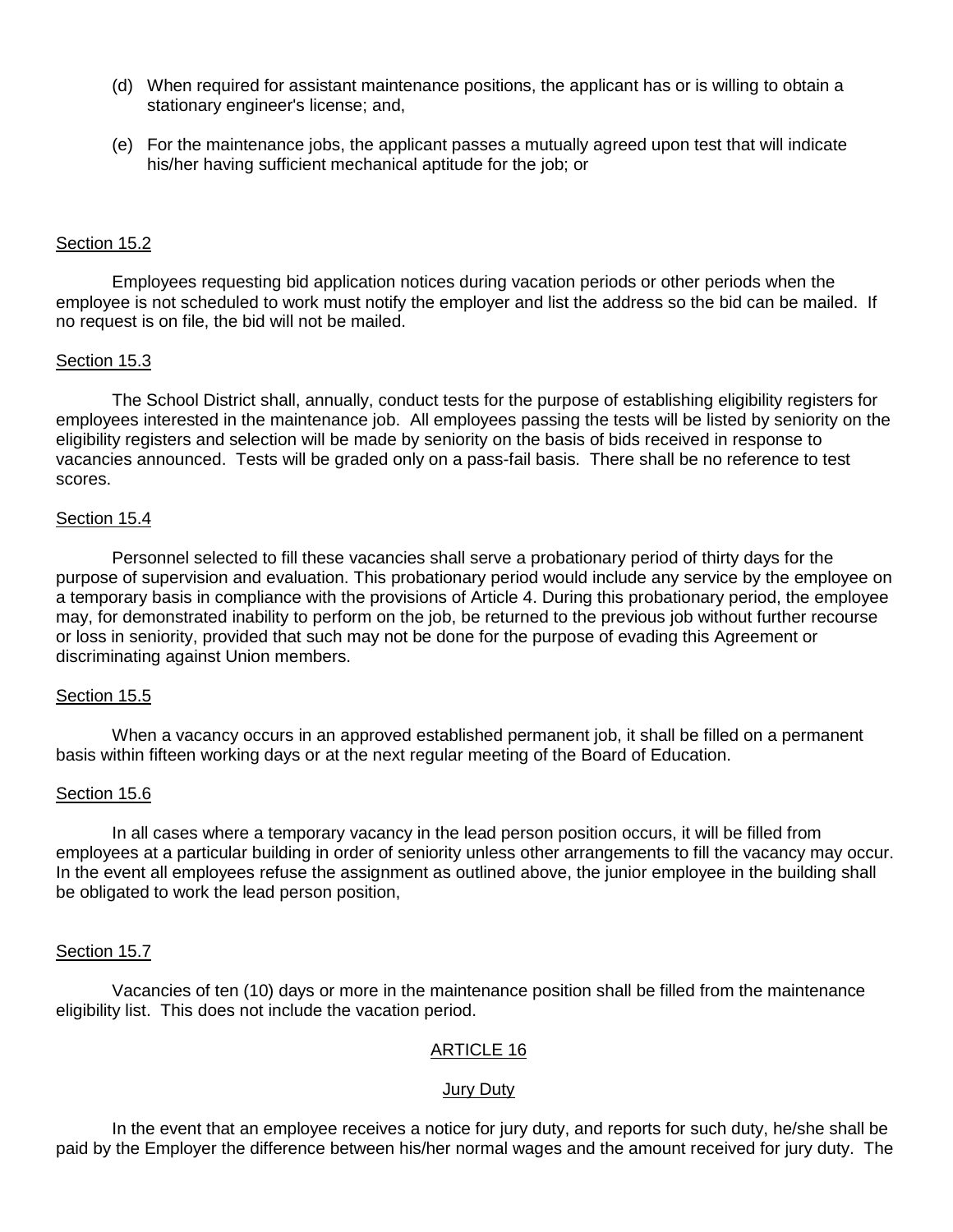employee shall submit to the employer's business Office written evidence of payment for jury duty as soon as practicable after receipt thereof.

# ARTICLE 17

### Sick Leave

### Section 17.1

Each Custodian shall receive 12 days of sick leave, which may be accumulated to a total of 240 days. Each employee who accumulates 50 sick leave days shall receive a one-time additional grant of 25 sick leave days.

### Section 17.2

 Sick leave shall be interpreted according to the school laws of the State of Illinois contained in the Illinois Revised Statutes and in accordance with the terms of this Agreement.

# ARTICLE 18

### Emergency Leave

### Section 18.1

 In general, emergency leave may be defined as something over which a person has no control and the person's presence is required. This does not include illness in the immediate family.

#### Section 18.2

 Emergency leave for death in the "immediate family". This is defined as deaths of parents, persons in lieu of parents, wife or husband, children, brothers and sisters, brother or sister-in-law, daughter or son-in-law, grandchildren, grandparents, or parents of spouse. Up to five (5) days are allowed for each death and are not counted against emergency leave.

### Section 18.3

 Emergency leave for urgent personal business. This includes court summons, attendance at funerals other than immediate family. The total amount of emergency leave under this category in any one year is four (4) days.

 Emergency leaves under Article 18.3 should be recommended in advance by the building Principal with final approval in advance by the Superintendent or his designated official. Emergency leave requests must be prepared in duplicate and both copies forwarded to the Superintendent or his designated official. Section 18.4

 Employees shall be entitled to two (2) additional days emergency leave per year for which no reason shall be given. The Principal must be notified by noon the preceding day before this leave can be invoked. (Form to be provided)

 This leave cannot be used for any form of withholding services by an employee or employees due to misunderstandings or impasses.

This leave definitely shall not be used for personal pleasure.

 In the event that this leave is not used, the unused day(s) will be added to the following year's sick leave.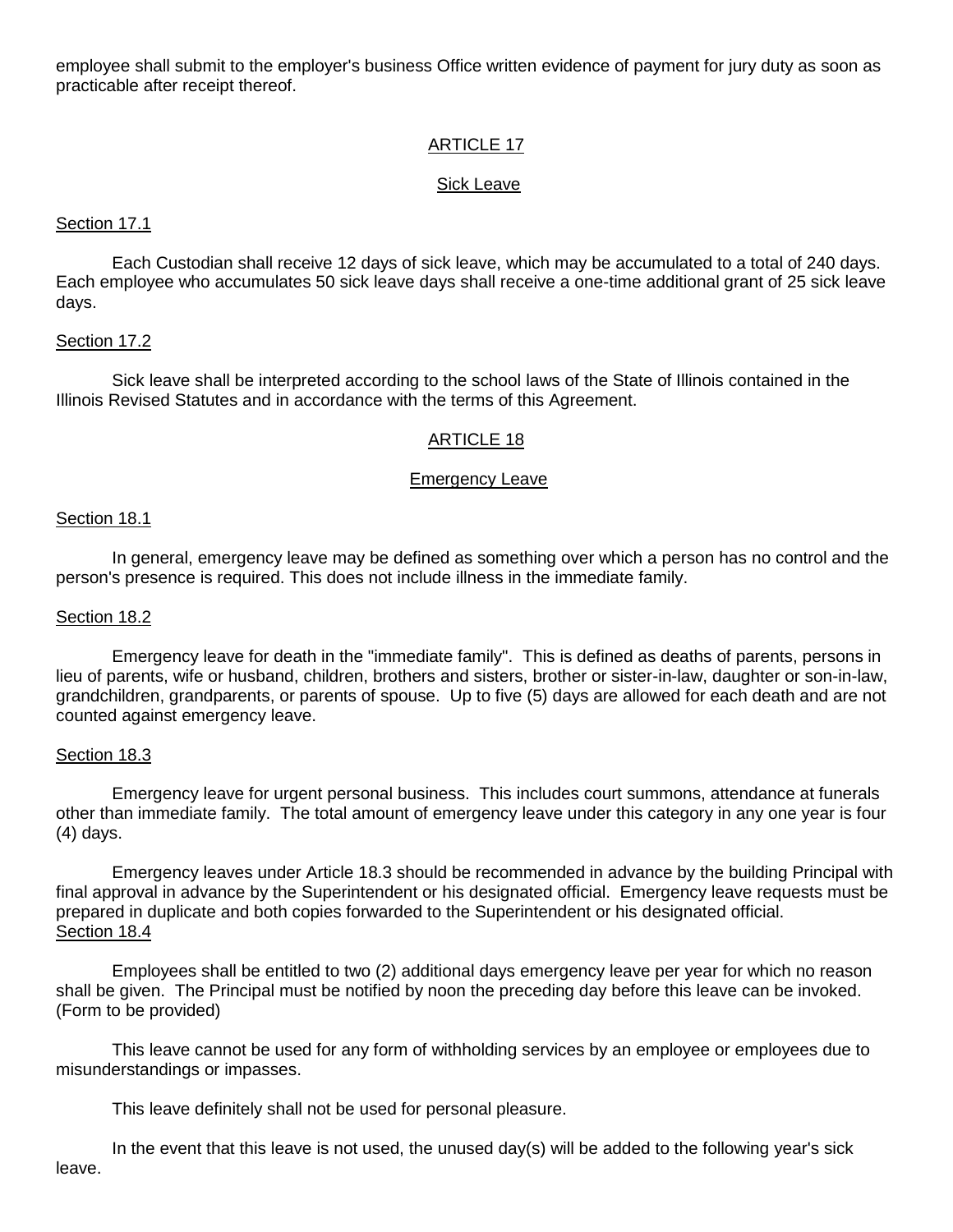# ARTICLE 19

### Leaves of Absence

### Section 19.1

 Employees may request a leave of absence, under conditions prescribed by the Board of Education. Request for leaves of absence must be made to the Superintendent of Schools or his designee, at least 30 days prior to the effective date for Board action. Leaves of absence may be granted for the following reasons:

- 1. Personal illness
- 2. Illness in the immediate family (spouse or child)
- 3. Temporary disability

### Section 19.2

- (a) There shall be no pay allowance for the leave of absence.
- (b) The duration of leave may not exceed one year, unless approved by the Board of Education
- (c) An employee taking leave of absence will continue to accumulate seniority for all purposes, except rates of pay increments, for a period not to exceed two years.
- (d) An employee on a leave of absence must complete 75% of his/her scheduled work year to qualify for a pay increment.
- (e) It is expressly agreed and understood that any employee on an approved leave of absence is and remains an employee, even though he/she may be in non-pay status.

# ARTICLE 20

### Unused Earned Absences

### Section 20.1

Employees who have been employed by the Board for at least two (2) years but less than eight (8) years and die during service to the district shall receive compensation for unused, earned absences in an amount calculated in accordance with this Article.

### Section 20.2

Employees who are eligible to receive payment under this Article shall receive such payment in one lump sum one week after the conclusion of the first calendar month following the month in which the employee died, such that the payment will not constitute IMRF earnings. Payments shall be calculated at the per diem rate at the time of the employee's death. The per diem rate is calculated based on the employee's average daily rate. No one shall receive more than \$10,000 as total compensation for unused earned absences.

### Section 20.3

Any and all monies due under the provisions of this Article shall be paid to the estate of the deceased or as otherwise required by law.

### Section 20.4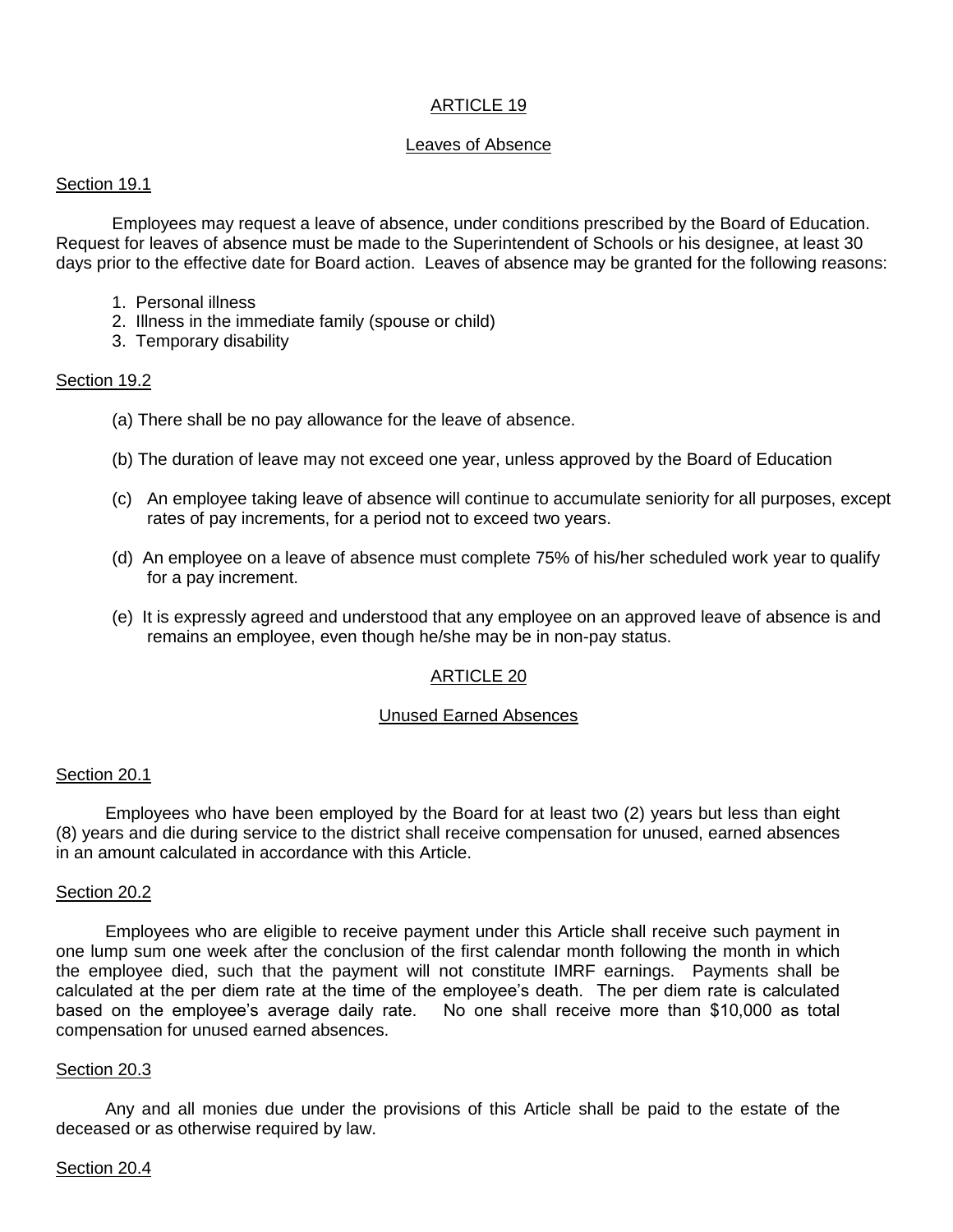Employees who receive the retirement incentive pursuant to Article 21 are not eligible to receive a buyout of unused earned absences under this Article.

# Article 21

# Retirement Incentive

### Section 21.1

Any employee who has been employed by District #9 for ten (10) or more years and who will qualify to retire and receive an annuity under the provisions of the IMRF will be eligible for a retirement incentive payment in accordance with this Article.

In order to be eligible to receive the retirement incentive payment specified by this Article, employees must submit a written, irrevocable notice of intent to resign from the District up to five (5) years immediately prior to resignation.

### Section 21.2

An eligible employee shall receive a retirement incentive payment equal to \$1,000 for each year of service in the District, up to a maximum of \$15,000 payable in equal installments with regular payroll over the employee's final years of employment (up to five (5) years) provided that such payment will not cause the employee's IMRF earnings for any twelve-month period to exceed six percent (6%) over the prior twelve-month period IMRF earnings (inclusive of all other compensation, including but not limited to any attendance bonus, longevity, stipends, and extra duties). Any portion of the retirement incentive payment in excess of 6% will be paid following the employee's resignation from the District in one lump sum one week after the conclusion of the first calendar month following the month in which the employee's employment with the District terminated.

Example: Employee has worked for District for 11 years at the end of the 2012/2013 school year. On June 1, 2013, he gives notice to retire effective June 30, 2017. Beginning with the paycheck received July 1, 2013, his pay is increased for the 2013/2014 school year by an amount equal to \$11,000/4 years of paychecks capped at 6% creditable earnings increase over the prior 12 months creditable earnings. If he remains employed, starting with the 2014/2015 school year, the retirement incentive payment will be recalculated to include the additional \$1,000 for the completion of each subsequent school year and paid out over paychecks to the extent it will not cause the creditable earnings for any 12 months to exceed the immediately prior 12 month creditable earnings by more than 6%. Any incentive payment not paid out over the paychecks by the time of retirement June 30, 2017, will be paid in one lump sum after the first in August, 2017.

# ARTICLE 22

### Grievance Procedure

### Section 22.1

 The Union and the Employer agree that there shall be no tie-up or interruption of work, or work stoppages within the compliance of this contract without first using all possible means of settlement, as provided for in this Agreement, of any controversy (as defined below) that may arise. The Union and the Employer further agree that:

(a) Every effort will be made to solve all controversies at the lowest possible level and as expeditiously as is feasible.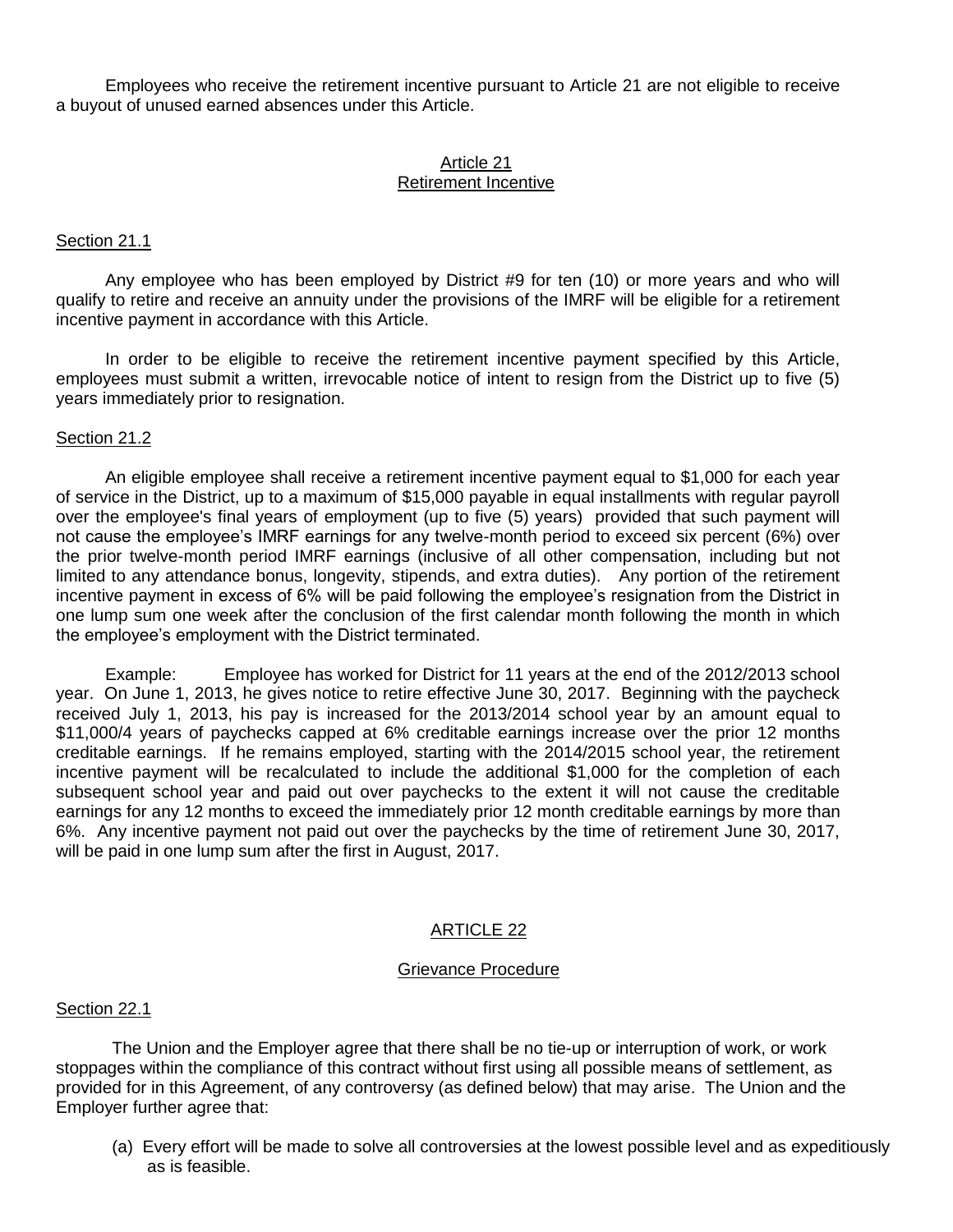- (b) There shall be no discrimination against any employee for having filed a grievance.
- (c) There shall be no solicitation of grievances from employees.
- (d) The failure to file a grievance as provided will relieve the Employer of all financial obligations and shall not be binding on such Employer.
- (e) An employee and the shop steward may present a complaint or grievance in the event of a controversy between that employee and the School District in accordance with the procedures specified in 2 below, provided the first step (2a below) is initiated within thirty working days of the incident resulting in the controversy.
- (f) The Union Business Agent may present a complaint or grievance in the event of a controversy between two or more Union members and the School District in accordance with the procedures specified in 2 below, provided the first step (2a below) is initiated within thirty working days of the incident resulting in the controversy.

### Section 22.2

 Should differences arise between the Employer and the employees as to the meaning and application of the provisions of this Agreement or others related to employee working conditions not covered by this Agreement, an earnest effort will be made to settle same in the following manner:

- (a) First Step. The employee and the shop steward (1e above) or the Business Agent (1f above) shall discuss the controversy with the supervisor or administrator responsible for the incident resulting in the controversy. The responsible supervisor or administrator shall investigate the incident fully and provide the person(s) with whom this issue was discussed a response within five working days of the time the matter was brought to his attention. In the event the matter remains unsettled at this point, the Union may proceed to the second step as provided below.
- (b) Second Step. The Union shall reduce the grievance to writing to include the signature of the aggrieved employee or the Union representative and present the grievance to the next higher level of administration for consideration. Unless otherwise mutually agreed to, the responsible administrator shall, within two working days arrange for a meeting with the Union representative for the purpose of gaining mutual understanding of the grievance. This administrator shall, within five working days investigate the grievance and provide the Union representative a written response to the grievance. In the event the matter remains unsettled at this point, the Union may proceed to the third step as provided below.
- (c) Third Step. If the dispute is not disposed of, then within the next fifteen (15) school days, the President of the Union (or his designee) and the Superintendent of Schools (or his designee) shall meet and attempt to resolve or dispose of the dispute. The Superintendent shall answer in writing within fifteen (15) school days of the meeting unless the time is extended by mutual agreement.
- (d) Fourth Step. Unresolved third-step disputes shall be presented at a hearing before the board of education prior to arbitration in cases of termination only. If this fails to satisfy settlement in writing, the matter may be advanced to 21.3 arbitration within five (5) working days following the next regularly scheduled Union meeting. (Meetings are scheduled on the second Saturday of each month)

### Section 22.3

In the event the grievance cannot be settled using the procedures specified in 21.2 above, either party may request the matter be submitted to arbitration using the following procedures: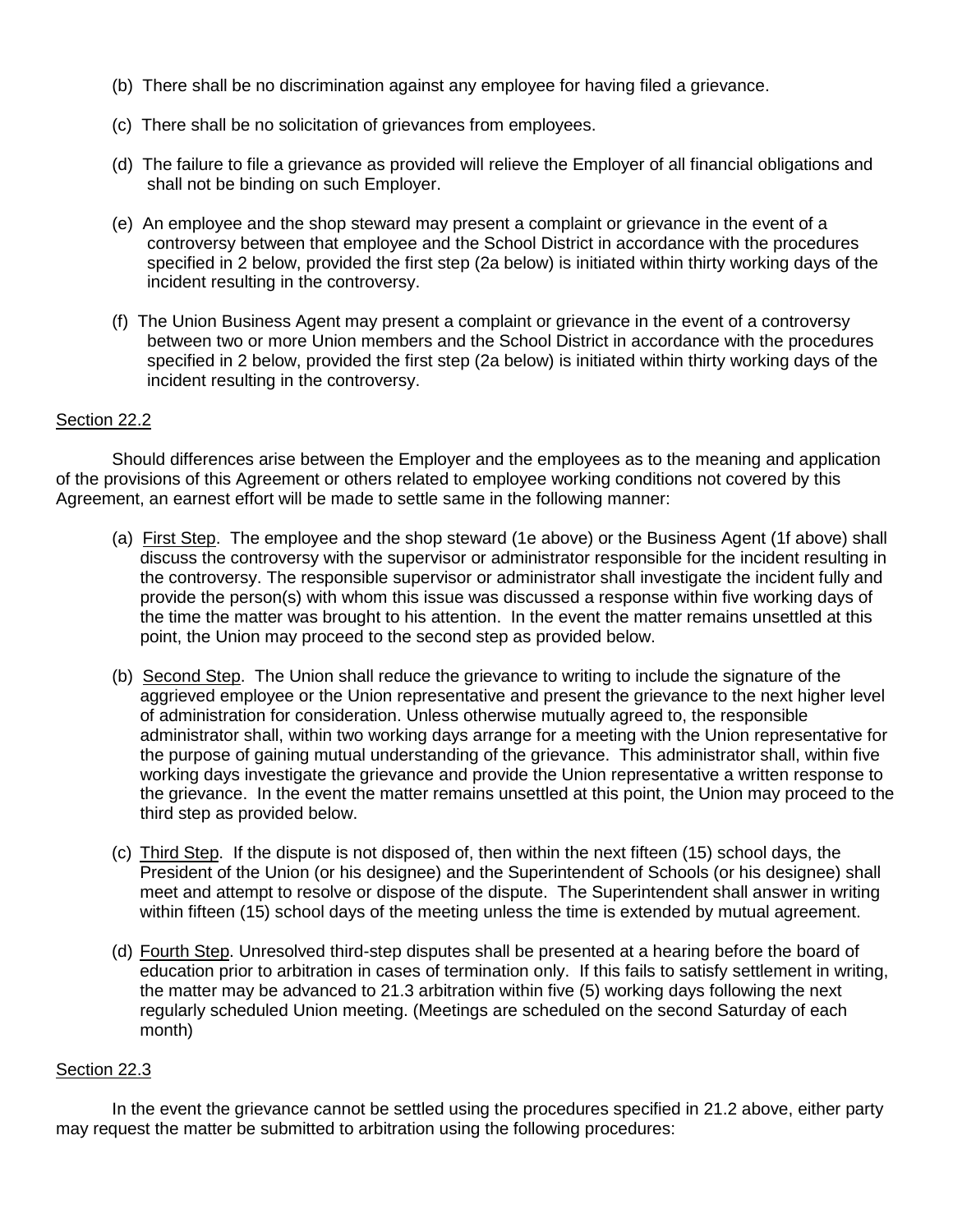- (a) Within ten (10) days after the receipt of a request that the matter be submitted to arbitration, the Union and the School District shall select an arbitrator. In the event the Union and the School District cannot agree on the arbitrator to be selected, a joint request signed by both the Union Business Agent and the Superintendent of Schools (or his designee) shall be submitted to the American Arbitration Association, or to a State agency providing for arbitrators that is mutually acceptable to both parties, requesting a panel of not more than five or less than three qualified arbitrators be furnished from which the Union and the School District shall select the arbitrator.
- (b) The arbitrator shall begin his investigation as early as possible and by a date mutually agreeable to all parties. The decision of the arbitrator shall be final and binding on both parties unless contrary to the laws of the State of Illinois. The arbitrator shall not have the power to add to, subtract from, or modify any of the terms of this Agreement. The Union and the School District shall equally bear the expense and salary of the arbitrator.

# ARTICLE 23

# Compliance With Law

 Any provision of this Agreement, which may be declared illegal, shall be of no force or effort, but all other provisions shall remain in full force and effect.

# ARTICLE 24

# Social Security

 The present practice of covering employees under the Social Security System and I.M.R.F. shall not be altered during the term of this Agreement.

# ARTICLE 25

# No Strike - No Lock-Out

 During the term of this Agreement, and any extensions or renewals hereof, there shall not be any lockout, strike, cessation of work, slow-down, picketing, or any other action by either party or by the members of the Union which may adversely affect the other, it being the intent and purpose of the parties hereto that this Agreement will promote and improve relations among the Board, such of its employees who are covered hereby and the Union and result in benefits to all of them. Informational picketing which does not interfere with the operations of the Board is not prohibited hereunder.

# ARTICLE 26

### Professional Improvement

Personnel receiving a grade of "B" or equivalent in an educational degree program or a "B" or equivalent in a course related to their current job description and duties, shall be reimbursed 75% of their tuition and regular fees.

All courses must have pre-approval of the Superintendent. In no instance shall this reimbursement exceed 75% of tuition and fees charged by S.I.U.E. for the same number of semester or equivalent quarter hours.

No payment will be made for any courses taken for which the individual is receiving financial aid, such as scholarships or federal grants.

Requests for compensation of a completed course shall be made within twelve weeks after the closing date of a quarter or semester.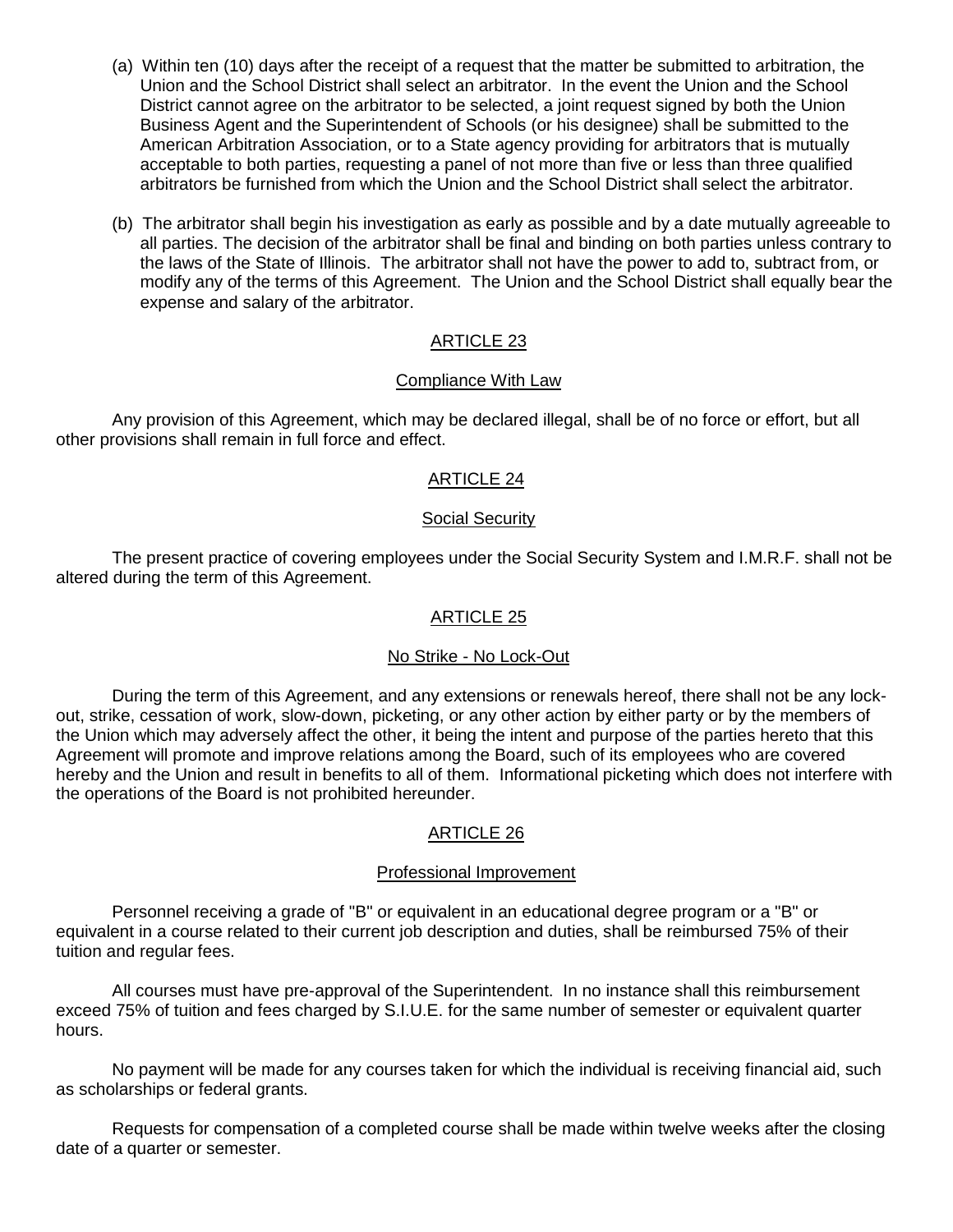# Term of Agreement

### Section 27.1

 This Agreement, except as otherwise specifically set forth in this Contract is effective as of July 1, 2013, and shall be in full force and effect until June 30, 2014 and shall continue in full force and effect from year to year thereafter, unless written notice of desire to cancel or terminate the agreement is served by either party upon the other on or before February 1st of the year of expiration.

#### Section 27.2

 It is further provided that if no such cancellation or termination notice is served, and the parties desire to continue said agreement but also desire to negotiate changes or revisions in this Agreement, either party may serve upon the other a notice, prior to February 1st of any subsequent contract year, advising that such party desires to continue this Agreement but also desires to revise or change the terms or conditions of such agreement. Any said notice shall be by registered mail.

#### Section 27.3

 In the process of bargaining in good faith for a new contract, or a contract containing desired modification, the parties recognize that it may be necessary to continue their negotiations after the date upon which this Agreement by its terms terminates. Therefore, in order to provide for their duties and obligations for the period of time between the termination date of this contract and the date upon which they conclude a new contract, or one containing the desired modifications, it is understood and agreed as follows:

- 1. The parties shall continue to bargain and negotiate in good faith in an effort to reach a complete agreement and understanding covering the terms and provisions of a new contract to take the place of this one or a contract containing the desired modifications, and such negotiations shall continue until either a complete agreement and understanding is reached or until either or both parties conclude that it is not probable that further negotiations will result in an agreement.
- 2. All of the terms and provisions of this contract shall be continued in full force and effect and extended from the termination date hereof to such time as the parties either enter into a new agreement, or agreement containing the desired modifications or terminate further negotiations in the manner above mentioned.
- 3. Should the parties reach an agreement upon the terms and provisions of a new contract, or a contract containing the desired modifications, at a time subsequent to the termination date of this contract, then, in such event, all of the terms and provisions of the new contract, or in the contract containing the desired modifications shall be made retroactive to the termination date of this contract.

 $\overline{a}$  $P$ ֖֖֚֚֕֞ ecretary Secretary

BOARD OF EDUCATION SERVICE EMPLOYEES INTERNATIONAL

 $\overline{\phantom{a}}$ 

 $\ldots$   $\ldots$   $\ldots$  $\mu$ **Business Agent**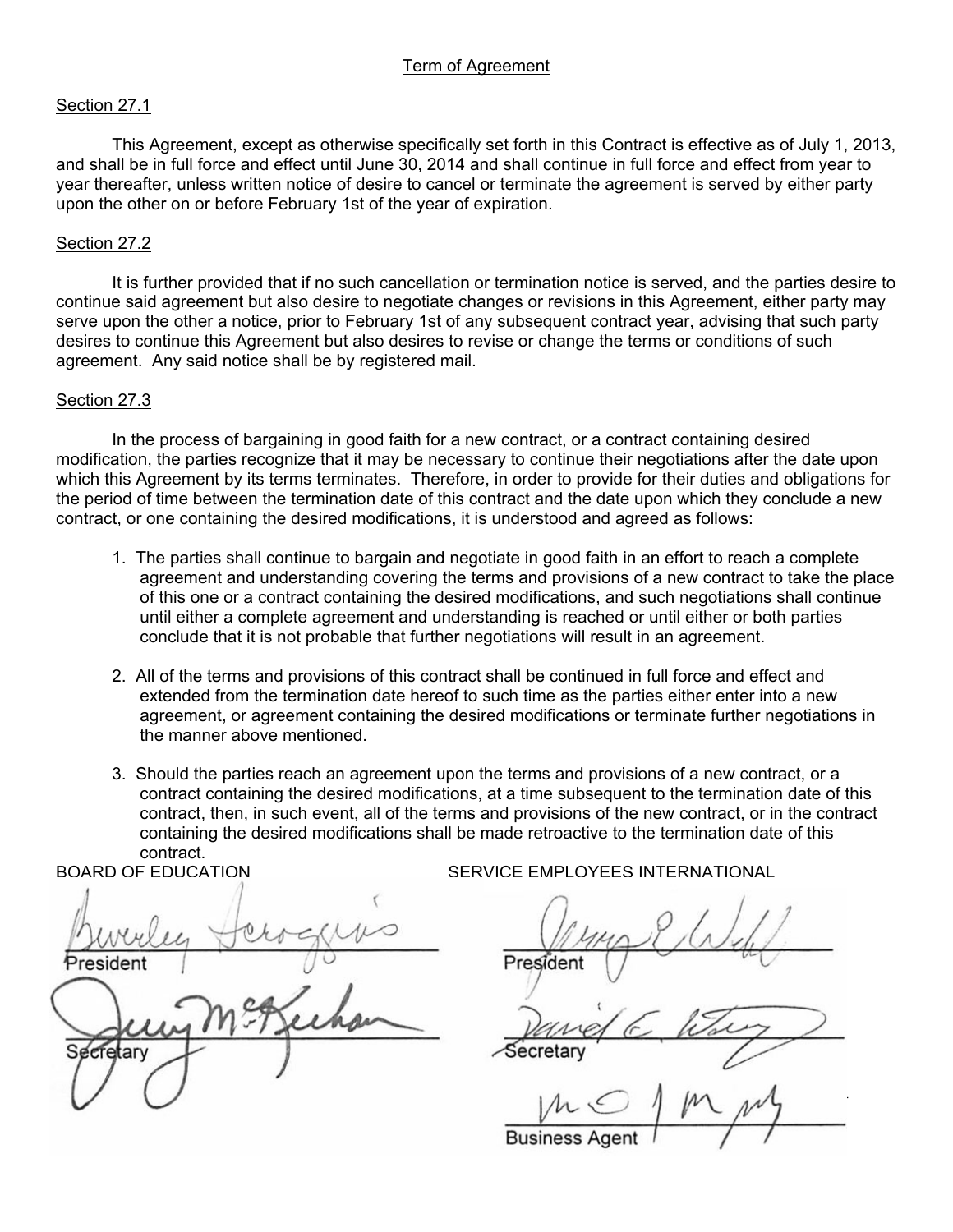Granite City C.U.S.D. #9 and Local 98 of the Service Employees International Union wish to enter into an agreement on Section 12.5 of the contract.

Section 12.5 states, "Employees who are at least 55 but not yet 65, who have completed eight or more years of full-time employment with this school district, who are eligible for an immediate annuity from the Illinois Municipal Retirement Fund (IMRF), and who give notification to the Board of Education at least 30 days prior to the date said retirement is to be effective, may elect to receive partial payment of their monthly health insurance premium.

The Board agrees to pay a maximum of \$150 toward the monthly premium of single coverage insurance for any retired bargaining unit member."

If an employee meeting the qualifications for this benefit retires and does not need the \$150 to put towards the monthly premium of single coverage insurance (Ex. They get on their spouse's insurance plan who is an employee of the district), the district is not obligated to pay them the maximum of \$150. If at a later date, the employee obtains single coverage, the district will pay a maximum of \$150 toward the monthly premium of single coverage insurance.

The parties agree that this action constitutes no "past practice" regarding contract interpretation and/or implementation.

For the Union , Mr. Jerry Webb, President Date For the Board Harry Briggs PhD, Superintendent Date